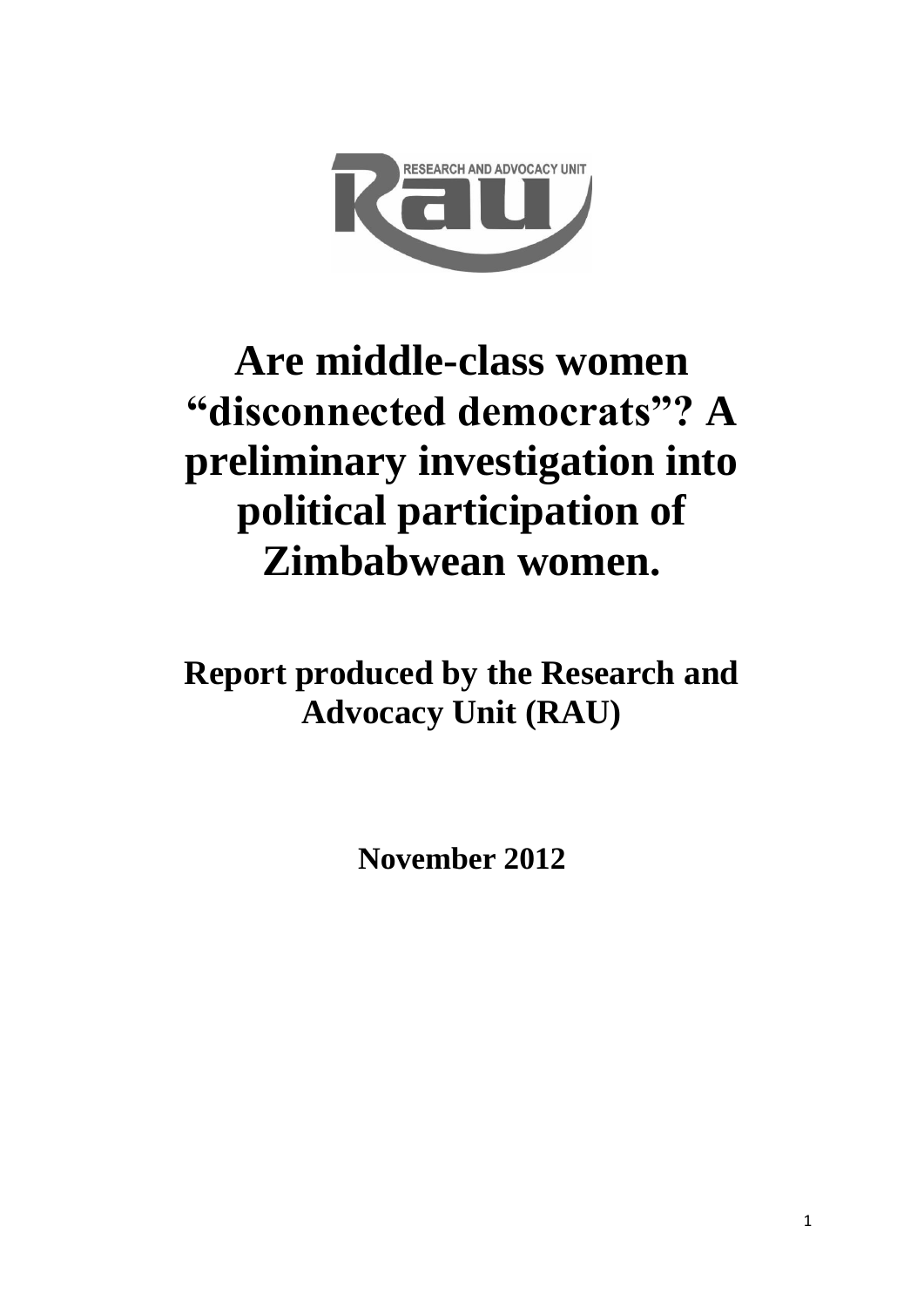# **Table of Contents**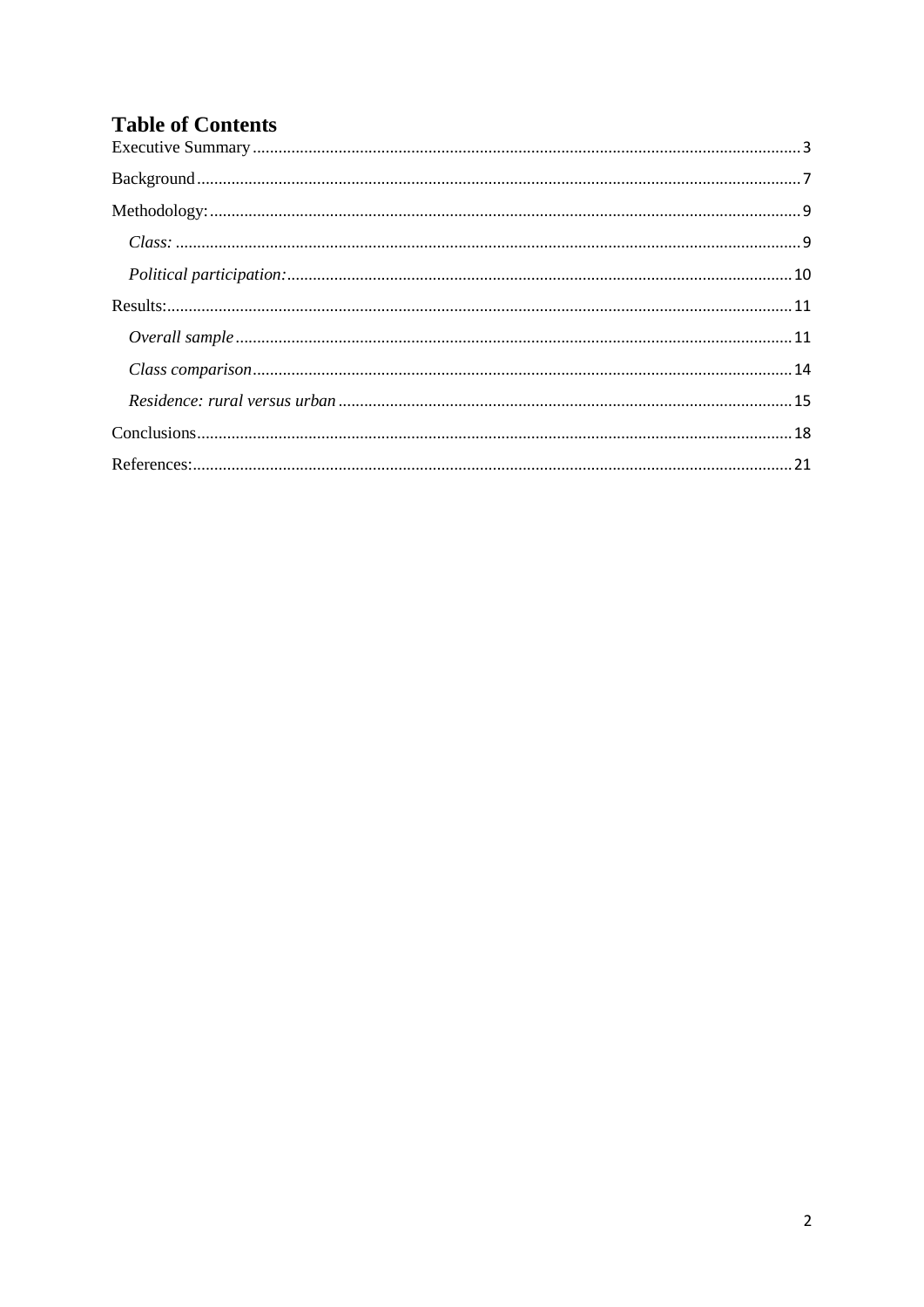# <span id="page-2-0"></span>**Executive Summary**

A serious question in gender politics is the participation of women in politics and particularly in representative politics. In Zimbabwe, this has been addressed through a proportional representation mechanism that has added 60 women to parliament, but, however, this is due to a quota system, and, the number of women directly elected has dropped significantly. Representation is however not the only issue of importance, and the participation of women in political life generally is equally important.

In Africa, survey research suggests that there are actually few differences between men and women: women are more likely to support one-party states and were generally more ambivalent in their views. In Zimbabwe, research suggests similar attitudes amongst women, but also reveals marked differences between rural and urban women, as well as differences due to age. It may also be that there are differences due to social class, but this is an area that is poorly researched, as Everjoice Win has pointed out (Win. 2004).

It is a conventional position that the middle-classes are the staunchest defenders of democracy, but recent research in Zimbabwe suggests that this is not the case in Zimbabwe. In this study, the educated, employed and urban, who may be crudely described as "middleclass", were shown to be mostly uninvolved in the socio-political life of the country, and were described as "disconnected democrats" (RAU. 2015). Did this apply equally to men and women, especially as women are frequently argued to exercise less agency than men?

## **Study design**

This notion was tested in a study using the most recent Afrobarometer data on Zimbabwe from Round 6 (2014). Two basic propositions were tested in this study:

- Middle-class women will be more likely to support democracy and opposition political parties;
- Middle-class women will be more likely to show higher frequencies of social capital, political participation, and political efficacy.

Two sets of indices were derived in order to test these hypotheses; an index for social class and a series of indices for political participation based on an earlier study (RAU. 2015). These were *social capital*, *political efficacy*, *political participation, support for democracy,* and *freedom from fear*. The rationale for the last index was the frequent reference to risk aversion in Zimbabweans for public activities due to fears about political violence.

The *social class* index, using an *ad hoc* cutting score, suggested that 21% of the respondent sample of 1,200 Zimbabwean women would be defined as *middle class*. The overall sample was first described in respect of all the indices, and then a comparison was carried out using *social class* as the independent variable. Here the sample was disaggregated according to whether the respondents were *middle-class* or not, and comparisons made on all the indices of participation.

Two further tests were carried out, one against *residence* (rural versus urban) and the other against *support for democracy*. The rationale for these two further tests was the finding that class did not discriminate between women in any of the indices of participation.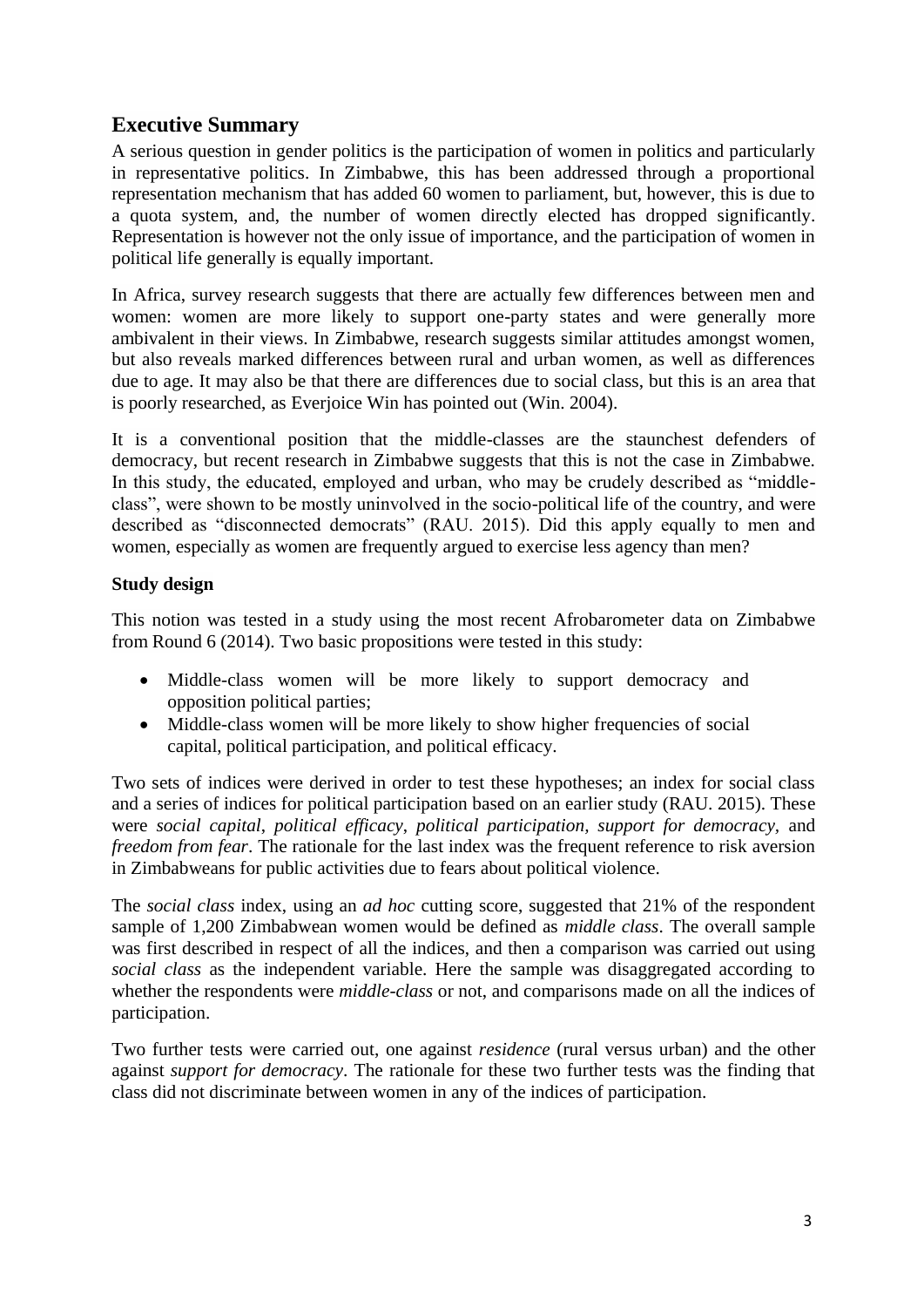# **Results**

The first interesting set of findings came from the description of the overall sample of 1,200 women. They reported very low rates of participation generally. On *social capital*, apart from belonging to a religious group (49%), the majority did not belong to a community group, attend community meetings or join others to raise an issue, and hardly anyone reported actions that could be described as *Political efficacy.* A majority (69%) support democracy, but also the majority were dissatisfied with Zimbabwe"s form of democracy. The *freedom from fear* index showed that the majority of women (83%) were careful about what they say in public, and a large percentage (44%) feared political intimidation or violence. Finally, the majority reported being close to a political party, but a quarter (26%) refused to answer the question.

#### **Social Class**

When it came to testing the effects of *social class*, the results were very interesting. There were virtually no differences between the *middle-class* group and the other group, the low income earning group, termed *poor* for simplicity's sake. There were no discernible differences between the two groups on the variables measuring *Social Capital*. This trend of little difference between the two groups was seen again for *Political Efficacy*, with voting being the most frequent exercised form of agency, and thereafter both groups showed increasingly less participation the more active the engagement in politics was. The pattern was repeated for *Political Participation.* Very few in either group contacted an official or engaged in collective action.

The pattern was repeated for *Support for Democracy*, *Fear* and *Support for a Political Party*, Thus the point seems clear: class, at least as we have defined this, is not a factor in determining the participation of Zimbabwean women in socio-political life. And if class is not a factor, then is the more frequently raised criterion of residence – rural as opposed to urban – more applicable in understanding women"s participation?

#### **Residence (rural versus urban)**

As was found for the class comparison, there were no differences in the measures of *Social Capital* between the two groups. However, there was a significant difference in the frequency of women voting with this being more frequent for urban women, but otherwise there were no differences in *Political Participation* between the two groups. As was the case the for the class comparison, no differences were found between rural and urban women for either *Political Efficacy, Support for Democracy* or *Fear*. As regards political affiliation, rural women were significantly more likely to support ZANU PF than urban women, but were no different in the probability that they did not vote or refused to say which party they supported.

Thus, as with class, residence does not distinguish different groups of women, and this suggests that women as a whole are rather homogenous. This seems improbable on face value, and the data was re-examined, this time looking at a factor that should be directly related to political participation in its various aspects, *Support for Democracy.*

#### **Support for Democracy**

There is a small issue to raise here at the outset. The maximum score on the index assumes that a respondent favours democracy, sees Zimbabwe as democratic, and is satisfied with Zimbabwe"s form of democracy. However, a respondent can be strongly in favour of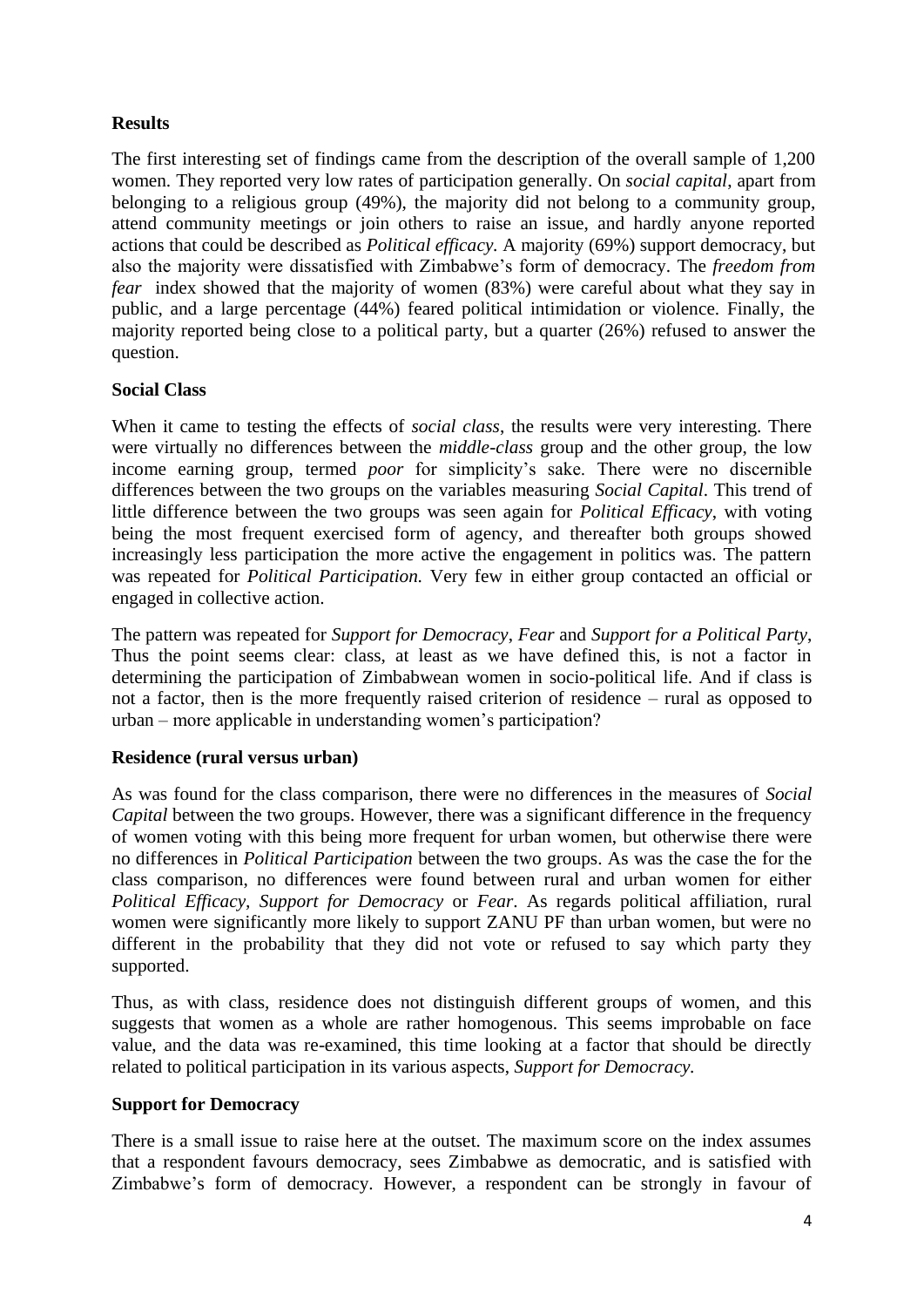democracy, but also be dissatisfied with Zimbabwe both its extent and form, and, in reality, few persons, either within or without Zimbabwe, would claim that Zimbabwe under the present government is democratic. Two comparisons were made to deal with this potential problem. The two approaches produced virtually identical results, and hence the comparison reported below is based on the original index.

Those that support democracy are significantly more likely to be creating *social capital*, but, of course, the association could be operating in the opposite direction: people active in creating *social capital* are more likely to support democracy. Unsurprisingly, perhaps, there were significant differences in the two groups in *political participation*. Whilst the same general trend, of decreased participation for more active forms of political activity, those that support democracy were significantly more likely to report participation on all the questions comprising the index. There were no differences between the two groups in either Political Efficacy or Fear.

Interestingly, when political party affiliation is compared between the two groups, those expressing support for MDC-T are drawn from the *No Support for Democracy* group, and *Support for Democracy* is associated with support for ZANU PF. This is rather unexpected in the light of all the rhetoric about ZANU PF and its authoritarian, anti-democratic nature. This is perhaps unsurprising in respect of young middle-class women who express deep dissatisfaction with current political leadership according to a very recent report (RAU. 2016). Using age as an independent variable, supports this view, and some small differences emerge between older and younger women.

When this was done, it was found that young women are more likely to refuse to disclose their political affiliation and to be "middle-class", and support for ZANU PF is more likely to come from older women. The refusal to state one"s political affiliation must, however, be seen in the context of Zimbabwean politics and the views about the fear that participation in politics brings.

#### **Conclusions**

Two hypotheses were advanced about the role of *social class* and political participation.

- Middle-class women will be more likely to support democracy and opposition political parties;
- Middle-class women will be more likely to show higher frequencies of social capital, political participation, and political efficacy.

Neither hypothesis is supported by these findings, and can be understood in two ways. Firstly, that class, defined using education, wealth or employment, is not a variable of any utility in current Zimbabwe where the economy has reduced the majority population to serious poverty, but secondly, and importantly, socio-political participation and the defence of democracy is not the exclusive domain of the middle-class in Zimbabwe. All previous Afrobarometer surveys have shown Zimbabweans to be amongst the strongest advocates for democracy, and the suggestion from our findings is that this desire for democracy is not class-specific.

*Support for democracy* seems the interesting variable when thinking about women and participation. Those women that supported democracy were significantly more likely to create *Social Capital*, by belonging to a community group, to attend community meetings, or to join others in raising an issue. They were also more likely to be active participants in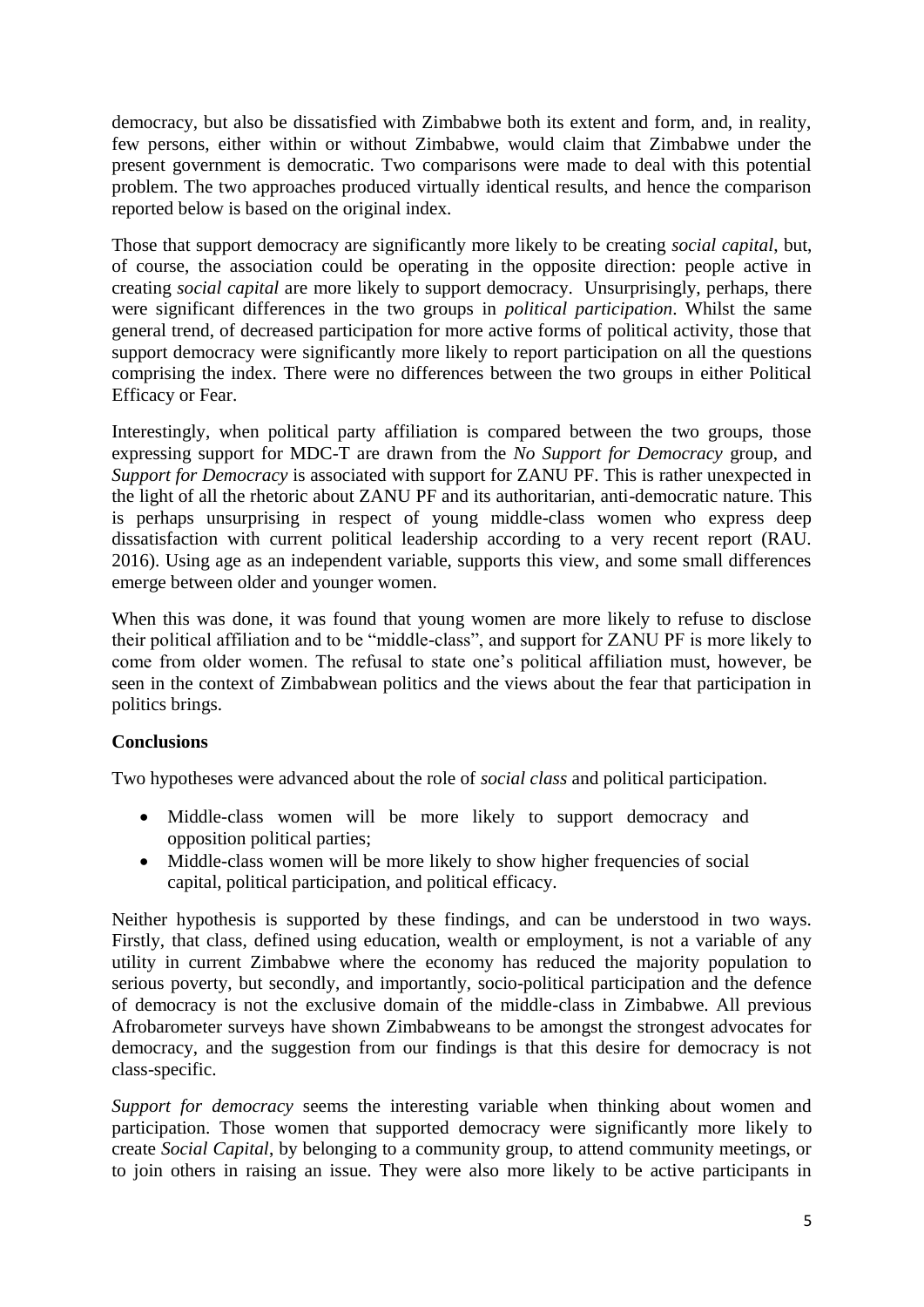political processes, but, admittedly, the frequencies drop markedly the more that active and open political participation is required. Here the "fear" factor is relevant as there are serious risks in Zimbabwe for open support for opposition political parties.

However, "active citizens" are no more likely to engage officials than anyone else, and here it can be wondered why women would participate in politics but not in less risky social behaviour. Again this might be due to the fear factor, but may equally be the result of unresponsive and unaccountable officialdom in Zimbabwe. However, and bearing in mind that the data set used here derives from 2014, it is also worth pointing out that, in 2016, citizens do not appear so averse to complaining or joining protests, women included.

The final point is in relation to the comparison about attitudes to democracy, and the finding that those who women evince strong support for democracy are more likely to support ZANU PF than MDC-T. Looked at more closely, this finding suggests that this is more likely to be the view of older women (over 35 years). It is also the case that support for ZANU PF is more common in rural women, and the overall finding that older, rural women are more likely to support ZANU PF than the MDC-T is unremarkable. However, it is the high frequency of support for ZANU PF that must be interpreted with caution, given that 25% of women are unwilling to disclose their political affiliation. Other research suggests that support for these two parties may be much closer than the crude statistic suggests.

In conclusion, does it matter that middle-class women are little different to other women in their support for democracy when the evidence suggests that any women who support democracy are more likely to be active citizens? John Gay suggested that there may be a virtuous cycle for the protection and enhancement of democracy, and, at base, this requires active citizens. Zimbabwean women that support democracy are more likely to show the characteristics that support this virtuous cycle and probably irrespective of their political affiliation. The often violent climate that exemplifies Zimbabwean politics must be a serious inhibitor of women's participation, but, if this can be eliminated, as it should be, then these results suggest that women"s participation in the socio-political life of Zimbabwe will be substantial.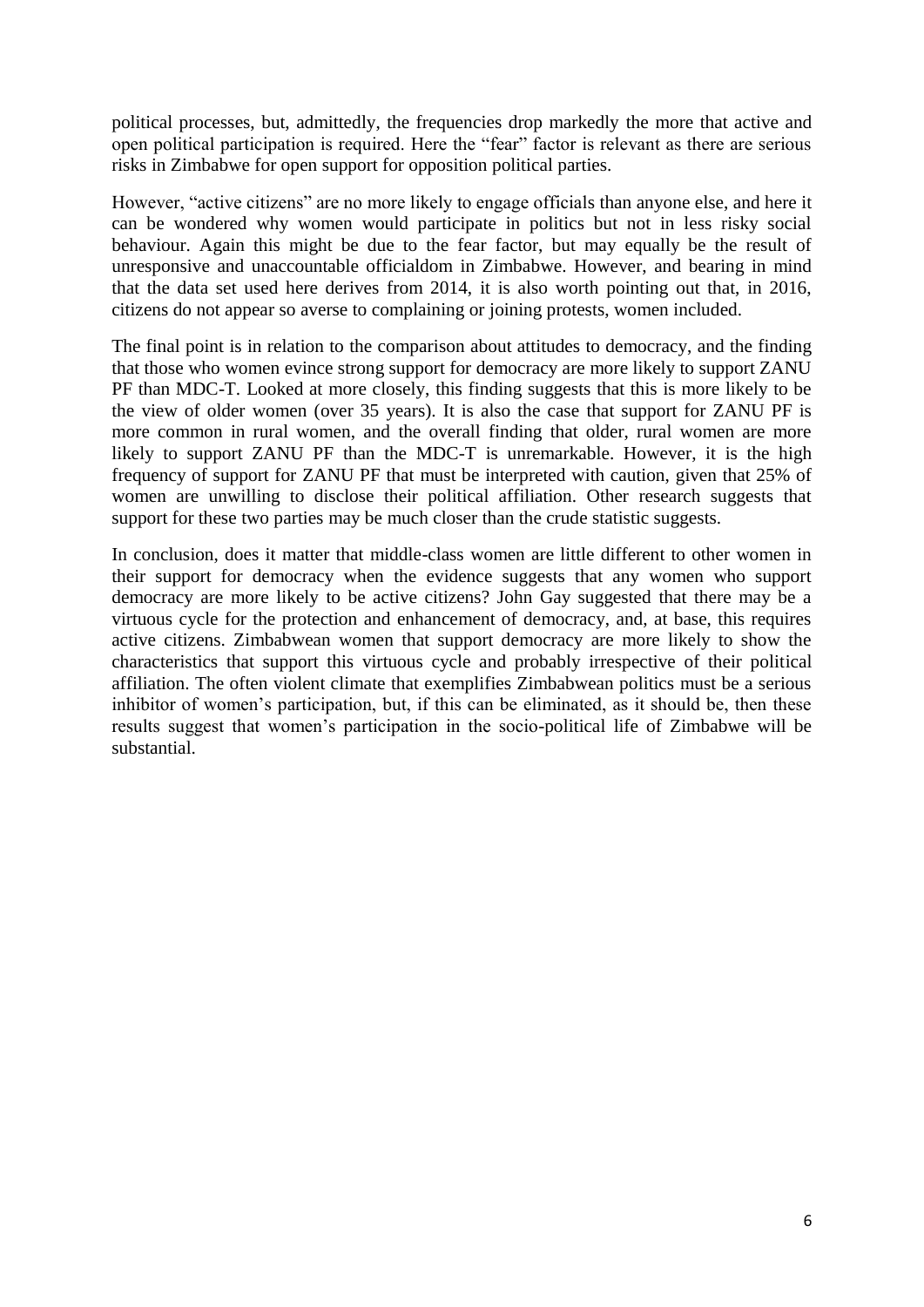*"…the middle-class woman [in Zimbabwe] is completely silenced and erased from the images of development and rights work. She is constantly reminded that development is about eradicating poverty and so it focuses on those defined as "the poor" (read as resource-poor). Therefore her story and her experiences are not part of the narrative. In essence, this means women"s lives are put in a kind of league table and it is those that qualify who get addressed."[Win, 2004:63]*

# <span id="page-6-0"></span>**Background**

The role and contribution of women to the Zimbabwean polity is often a subject of acrimony, especially when the facts about women"s participation in governance are concerned. Women comprise over 50% of Zimbabwe"s population, but only 12% of the directly elected representatives in the House of Assembly, and then only through the courtesy of a proportional representation clause giving women an extra 60 seats. This new system has left the women from the proportional quota largely powerless when it comes to more than attending parliament  $(RAU. 2016)$ .<sup>1</sup> Representation is, however, only one aspect of women's participation in political life.

The very low percentage of women directly elected is not simply a case that women do not vote for women, but also that the political parties seem to have favoured male candidates over females for the constituency seats, and relied on the proportional quota to bolster female participation in parliament. It may also raise the question about how interested Zimbabwean women generally are in politics.

Bratton and Logan (2006) found in a multi-country analysis of the Round two Afrobarometer data, that men and women were differentiated in only minor ways: women were more ambivalent in their views, and showed greater support for one-party systems and greater concerns than men about the divisiveness of multi-party systems, but they were little different in other ways. This was largely supported for Zimbabwe by a recent study of the Afrobarometer data for Zimbabwe for all five Rounds of the Afrobarometer surveys (Reeler.2014), but there were important differences between women as a group alone.

When Zimbabwean women are disaggregated into their geographical residence – rural versus urban - then a number of differences emerge. Firstly, rural women are much more supportive of traditional leaders as a whole, but this is varied by age and education: younger women and better educated women are less supportive of traditional leaders, as was indicated also by Logan (2008). Secondly, rural women have more support for one-party states and less rejection of one-man rule (as was found for the general African sample in the Afrobarometer), but are similar to urban women in their support for multi-party democracy. Thirdly, they are much more likely than urban women to have voted in all the elections since 2000. Finally, it seems that urban women present a more coherent set of views than rural women. They support democracy, reject undemocratic alternatives, do not support traditional leaders, and vote when the consequences of doing so are not problematic.

When we examine women's participation – belonging to voluntary associations, churches, or political parties – then more interesting differences between rural and urban women emerge, but so too do differences with men. Women, and both rural and urban women, are largely similar in their being affiliated to a church, and the same two sub-groups are much more

**.** 

<sup>&</sup>lt;sup>1</sup> This will be covered in a forthcoming RAU report.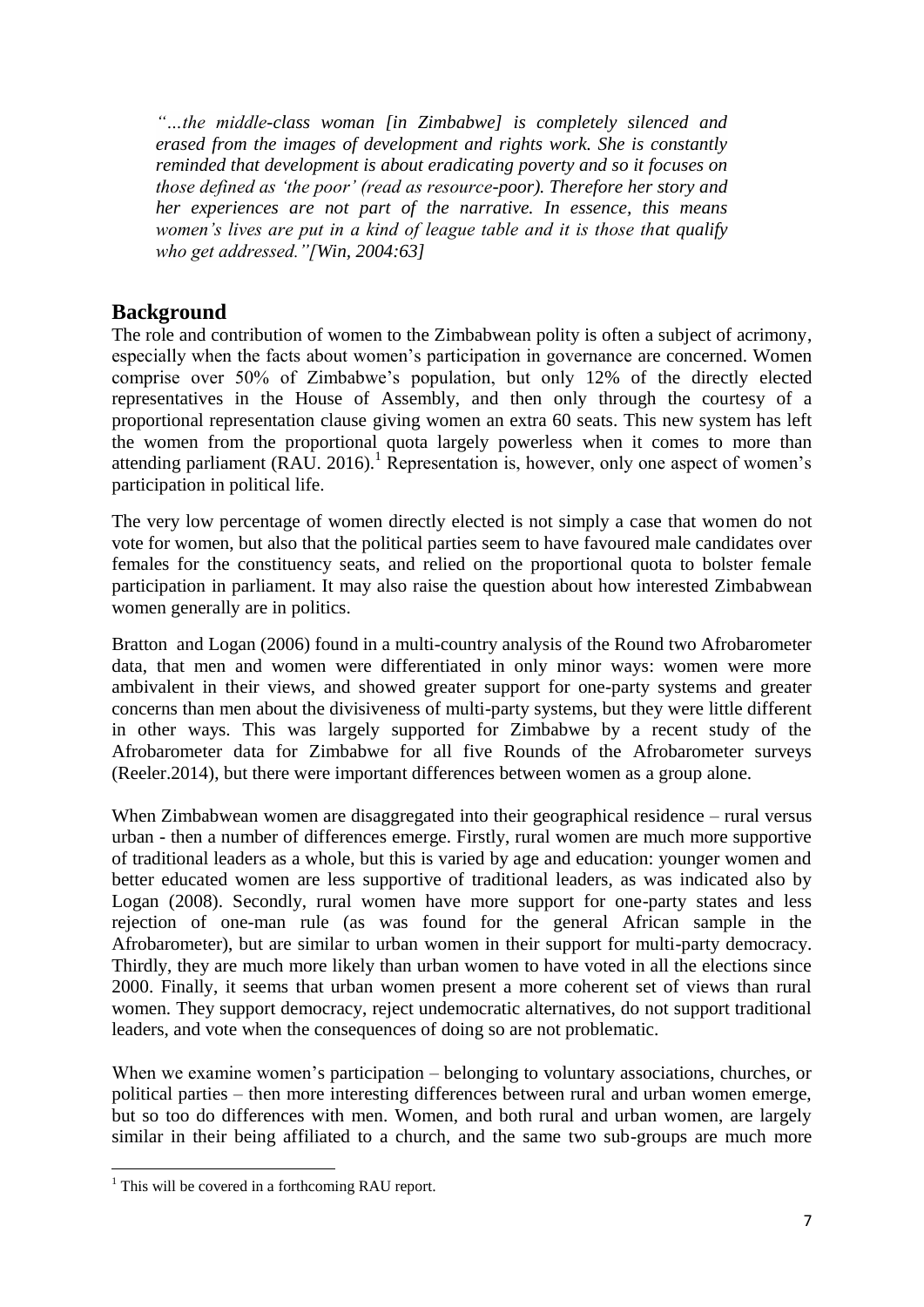frequent affiliates of churches than the men. The differences are large, ranging from 9% to nearly 20%. This is not the case, however, when we examine women"s participation in other forms of associational life. In answer to the questions about belonging to a community development association, women, both rural and urban, are less likely than men to belong to such an association, and this corroborates the observations made earlier that development needs seriously to engage women in development activities. Rural men and women reported this more frequently than their urban counterparts. When it comes to admitting a political affiliation, it is evident that women do so less frequently than men. This was more strongly observed for rural than urban women, but it is also interesting that rural women report an affiliation more frequently than urban men, which once again raises this difference between the rural and urban areas of Zimbabwe. There are marked discrepancies between women reporting political affiliation and specifying for which party they voted. For both rural and urban women, there is greater ease in expressing political party affiliation than in expressing a voting preference, and the percentage of women refusing to answer about a voting preference doubles in comparison to asking them about which political party they support.

Participation is considerably more than mere voting, and the work summarised above suggests that women are very different from each other, depending on age, residence and possibly class. Above we have highlighted some differences due to residence, age and education, but what about class?

Previous research into Zimbabwean"s political agency suggested a class factor at play (RAU. 2015). A statistical analysis of the Afrobarometer Round 5 (2012) indicated the polarisation in Zimbabwean society, with four clusters emerging: ZANU PF supporters, MDC-T supporters, "active citizens", and "disconnected democrats". It was interesting for the purposes of the present study that the last group, identified as *urban, educated* and *employed*, would be a group that is conventionally described as "middle-class", but did not express the kinds of views that would normally be ascribed to the middle-class: they scored low on all the measures of *Social Capital*, *Political Participation*, and *Political Efficacy.*

Although the term *class* is somewhat complex to apply in Africa (Cheeseman. 2015), and even more complex in Zimbabwe following the massive changes in the political economy and the social base over the past 13 years (Raftopoulos. 2016). Earlier, John Gay hypothesised, using a theoretical framework derived from Sen (1999), that middle-class citizens would be pre-disposed to support and defend democracy actively, due to their being beneficiaries of the state (Gay. 2003) . On the other hand, those struggling under poverty would be less likely to defend the state and would be more susceptible to authoritarian rule. Cheeseman, in a Kenyan study, argues that middle-class Kenyans would seem to exemplify Gay's thesis: they are more likely to support opposition political parties and hold prodemocratic attitudes, but also that ethnicity is a complex cross-cutting variable (Cheeseman. 2015).

The Zimbabwean study, cited above, concludes that middle-class citizens do not appear to be defenders of democracy. On the Gay theory, the "middle-class" should have demonstrated high levels of social capital, political participation and political efficacy, but they don't (RAU. 2015). Or are there other factors operating such as high levels of political fear and risk-aversion, which can be seen in the large numbers of Zimbabwean that fear to talk openly about politics and also fear political intimidation and violence? And what about women?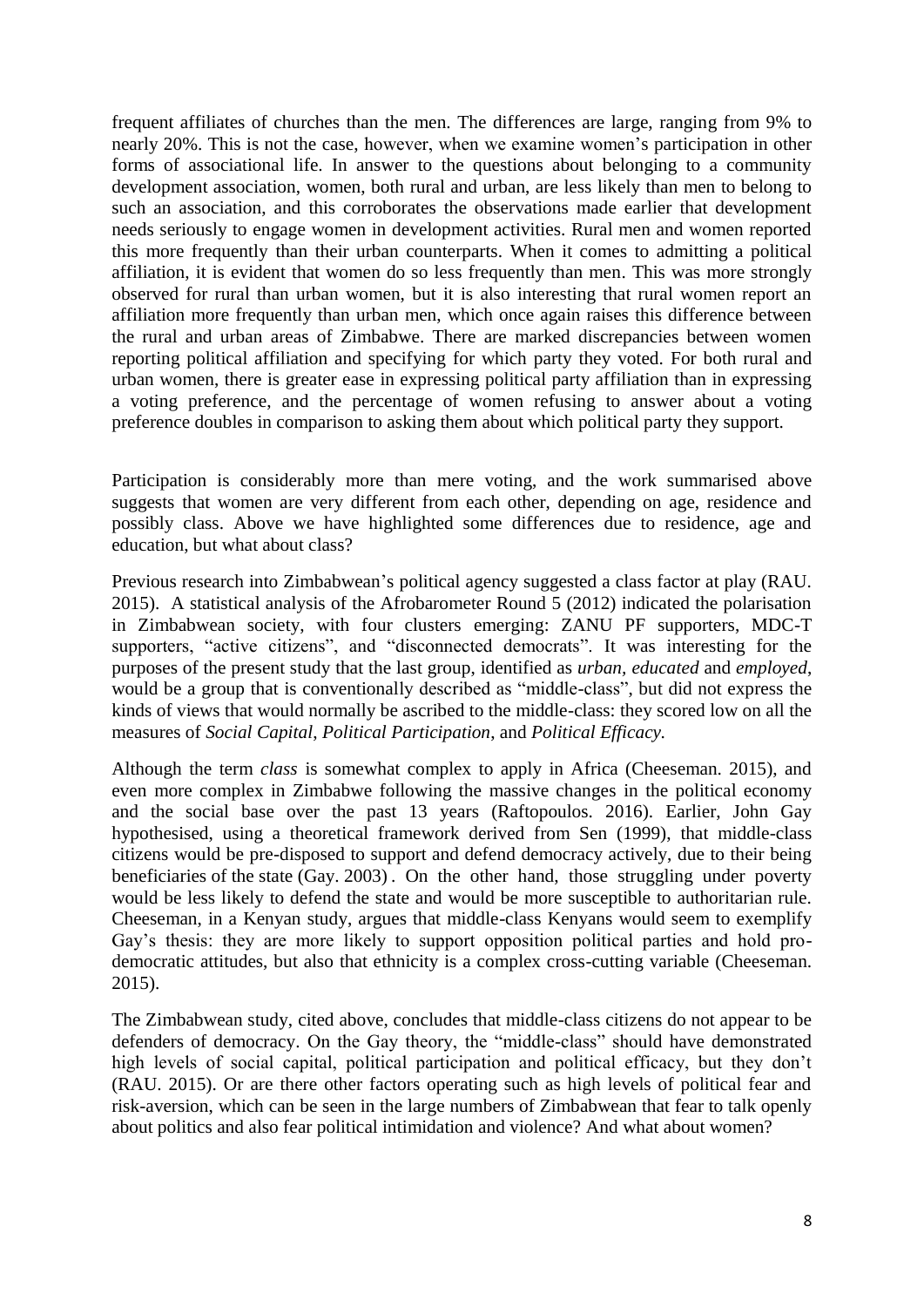Above, it was pointed out that women certainly vary according to residence (rural versus urban), age and education, and that the rural-urban divide was crucial to an understanding of women"s political participation. But it is also the case that being rural or urban does not exclude other variables being at play. For example, and using Cheeseman"s conceptualisation of class, some rural women, such as teachers or social workers, will be educated and employed, as well as possessing a modicum of wealth. Do they follow the rural or the urban pattern, and hence are there class differences masked in the gross classification?

This report is a preliminary examination of class as a variable affecting women"s participation in the political life of Zimbabwe, and a number of hypotheses can be advanced:

- Middle-class women will be more likely to support democracy and opposition political parties;
- Middle-class women will be more likely to show higher frequencies of social capital, political participation, and political efficacy.

# <span id="page-8-0"></span>**Methodology:**

Following Cheeseman (2015), a number of indices of citizenship and class were constructed from the Afrobarometer Round 6 (2014) data. The overall sample for this round was 2,400, and 1,200 were women. The female group was disaggregated and provided the data for this study.

## <span id="page-8-1"></span>*Class:*

The class measure was constructed along 4 composite measures, following Cheeseman  $(2015)$ .<sup>2</sup> The measures were as follows:

- **Poverty**: composite score derived from binary construction of the following questions - *How often gone without food; How often gone without water; How often gone without medical care*; *How often gone without cooking fuel*; and *How often gone without cash income.* This gave a maximum poverty score of 5.
- Wealth: composite score derived from binary construction of the following questions - *Own radio; Own television; Own motor vehicle, car or motorcycle*; and *Own mobile phone.* This gave a maximum wealth score of 4.
- **Employment:** score taken from question on employment, binary score for "employed", summed from *"full-time employed"* and *"part-time employed".* This gave a score of 1 or 0.
- **Education:** four categories of levels of education, summed on a four-point scale no education (1); primary education (2); secondary education (3); and post-secondary education (4).

**Middle-class** was operationalized as follows:

 $Midde-class = ((wealth + employment + education) - poetry)$ 

This gave a maximum score of 9, assuming that a respondent had no score for poverty. Admittedly, this is a crude measurement approach, but perhaps has the value that the measure seems to have prima facie validity in that it seemed to have worked sufficiently well in the Kenyan study to be worth using again. Zimbabwe poses a different problem to Kenya with

**<sup>.</sup>**  $2$  Those interested in the complexities involved in studying class in Africa should see Cheeseman's report. Here we eschewed the complex analysis used by Cheeseman, opting rather to use cross-tabulations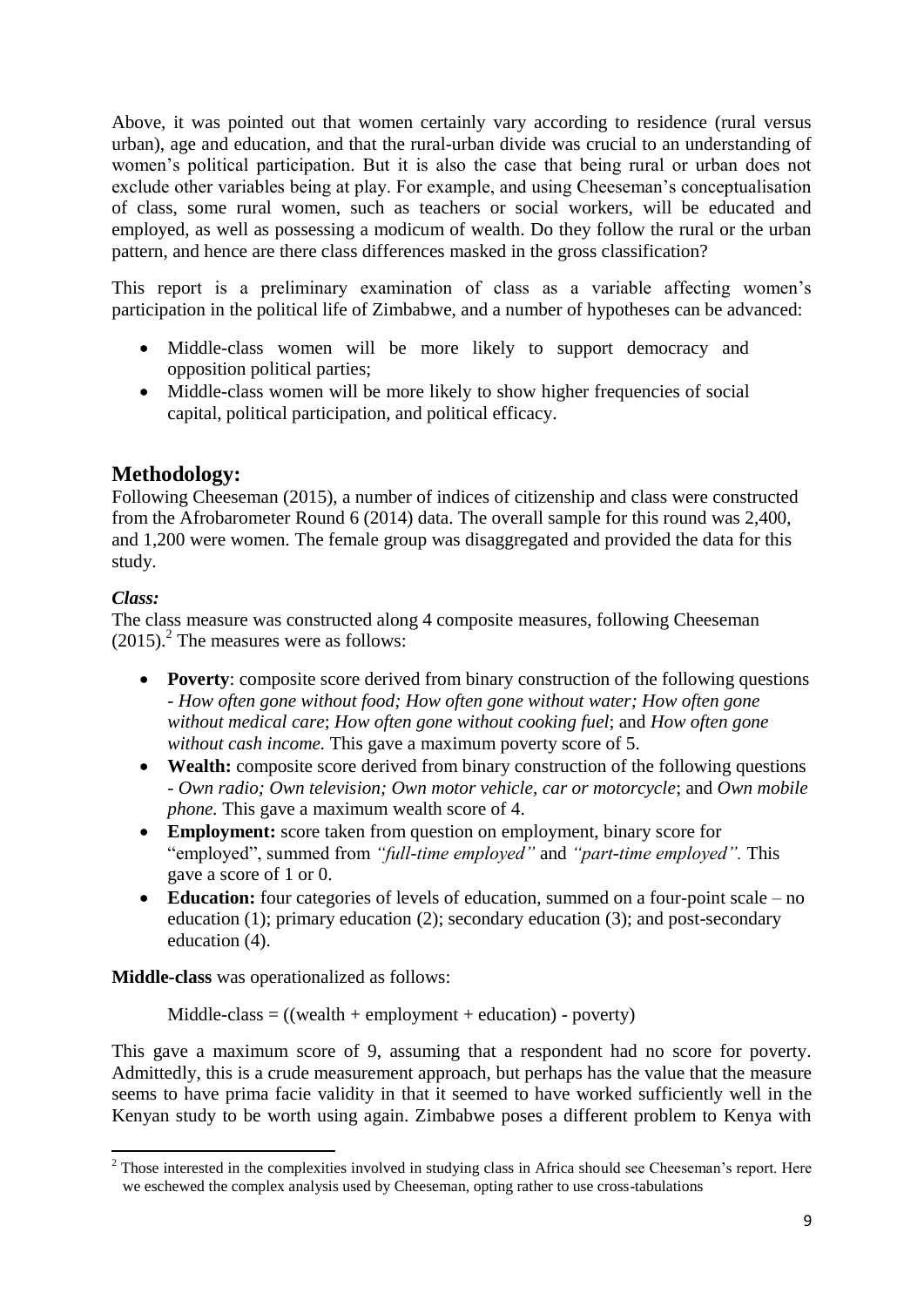the massive economic decline that set in the late 1990s and has accelerated since 2013. This decline has been accompanied by enormous job losses, and current estimates put nearly 90% of the working population as now working in the informal sector. Whilst the 2014 Census argued that  $81\%$  of the working population was employed,<sup>3</sup> the Afrobarometer suggests only 33% of the respondents described themselves as "*employed*", having a full-time or part-time job.<sup>4</sup> Thus, many of the respondents here would have high scores on *wealth* and *education*, but not be in full-time employment. Does this mean that these persons could not be middle class?

In the current economic climate in Zimbabwe, it cannot be assumed that being educated, employed and owning goods would be independent of experiencing some form of deprivation. For example, it is highly possible to have wealth as defined, a high level of education and be employed, but still experience problems with accessing health care or not having electricity to cook with: health care from the state has become highly unreliable and private medicine is very expensive, and electrical power and water cuts have become more frequent since 2013.

Since middle class was defined as those persons with scores between 6 and 9 (Table 1), which represented 21% of the sample, only half  $(47.4%)$  of this group were employed, but substantially fewer (10.7%) were employed in the "*poor*" group. Thus, it does seem that this ad hoc cutting score did discriminate to a reasonable degree and did identify a group that could be described as *middle class.*

|                                         | <b>Employed</b><br><b>Class score</b> |                        |  |  |
|-----------------------------------------|---------------------------------------|------------------------|--|--|
| <b>Middle class</b> $(6 \text{ to } 9)$ | 21\% (47.4\%)                         | $1 \times 2$<br>5.9(1. |  |  |
| <b>Poor</b> $(1 \text{ to } 5)$         | 81\% (10.7\%)                         | 2.3(1.5)               |  |  |

#### **Table 1: Class and Employment**

Additionally, and given the economic climate in Zimbabwe, we did not try to separate out the *middle class* from a wealthier group since there was no way of distinguishing these using the Afrobarometer data in the absence of estimates of actual wealth. Thus, it could be argued that the composite measure of class was merely distinguishing the poor to the non-poor. As a rejoinder to this possible criticism, it may be pointed out that the *class* scores were significantly different, 5.9 (s.dev 1.1) for the *middle class* as opposed to 2.3 (s.dev 1.5) for the "*poor*" group.

#### <span id="page-9-0"></span>*Political participation:*

Since the objective of this preliminary study was to determine whether social class affected women's participation in socio-political life, a number of composite measures were constructed in order to examine the political participation, social capital, political efficacy, views on democracy, and fear. These measures had been sued previously in a multivariate study of Zimbabwean"s voice and agency (RAU.2015). The measures are described as follows:

**<sup>.</sup>** <sup>3</sup> Zimstat, *2014 Labour Force Survey*. Harare: Zimbabwe National Statistics Agency.

<sup>&</sup>lt;sup>4</sup> Afrobarometer (2014), *Summary of Results.* Afrobarometer Round 6 Survey in Zimbabwe, 2014.

<sup>5</sup> *\*p=0.0001*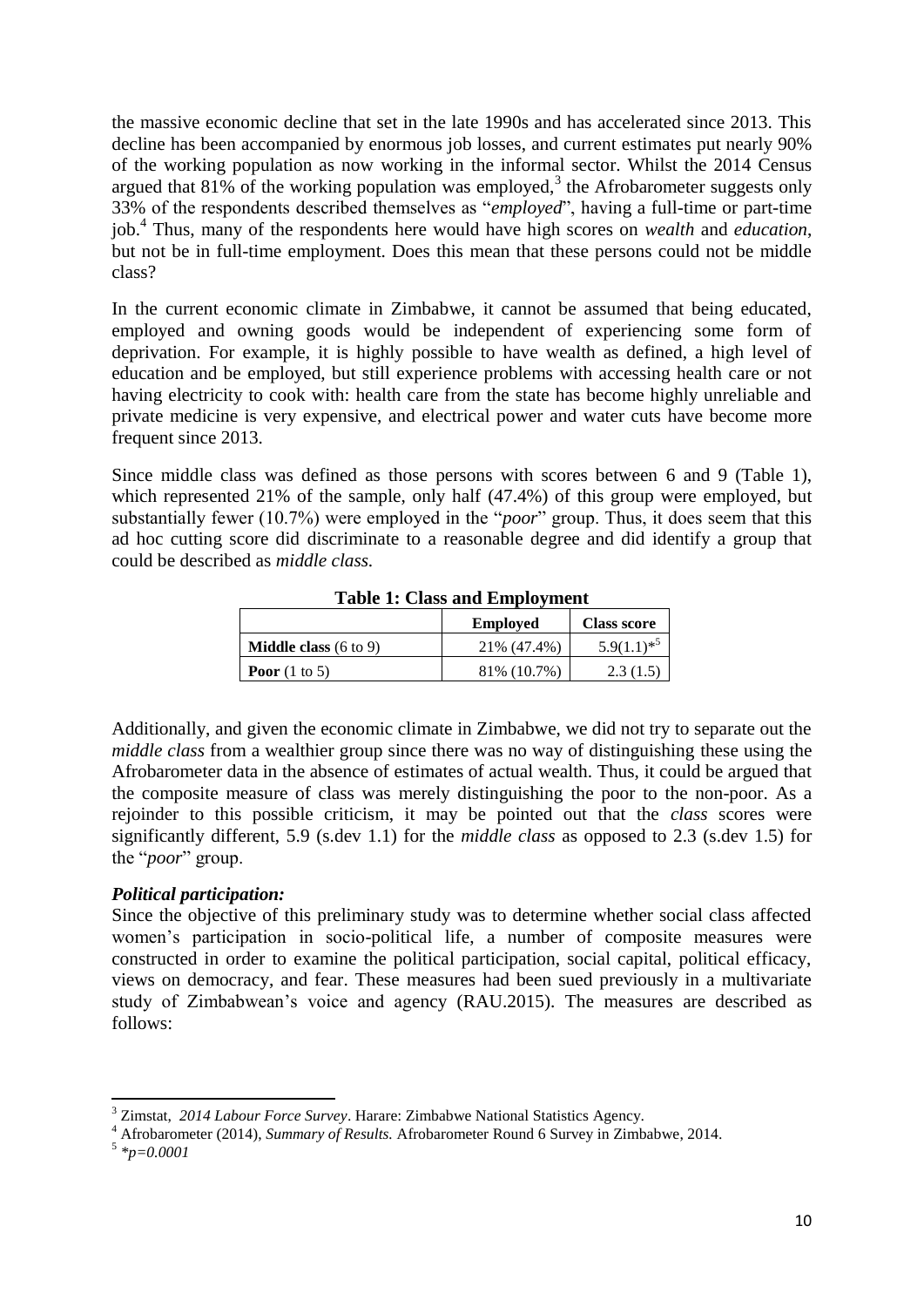- **Social Capital:** composite score derived from the following questions as binary variables - *Member of religious group; Member of voluntary association or community group; Attend a community meeting*; and *Join others to raise an issue*. This gave a maximum social capital score of 4.
- **Political Participation:** composite score derived from the following questions as binary variables - *Voting in the most recent national election; Last national election: attend a campaign rally; Last national election: attend a campaign meeting; Last national election: persuade others to vote for a certain candidate or party*; and *Last national election: work for a candidate or party*. This gave a maximum political participation score of 4.
- **Political Efficacy:** composite score derived from the following questions as binary variables - *Contact local government councillor; Contact MP; Contact official of a government agency*; and *Join others to request government action*. This gave a maximum political efficacy score of 4.
- **Support for democracy:** composite score derived from the following questions as binary variables - *Support for democracy; Extent of democracy*; and *Satisfaction with democracy*. This gave a maximum democracy score of 4.
- **Freedom from fear score:** composite score derived from the following questions as binary variables - *How much fear political intimidation or violence*; and *How often careful what you say*. This gave a maximum composite freedom fear score of 2.

The data was then examined with cross-tabulations done for both **class** and **residence** (*rural*  versus *urban*). Additionally, correlations were carried out on all the composite measures.

# <span id="page-10-0"></span>**Results:**

The findings are reported in three sections: overall sample, class comparison, rural/urban comparison.

#### <span id="page-10-1"></span>*Overall sample*

The sample was rural in the majority (63%). More than half (64%) had secondary (52%) or post-secondary (12%) education, and the average age was 40 years (s.d. 42.4 years).

Applying the measures of class, the breakdown of scores was as follows: On *Poverty*, the majority (69.5%) reported at least one form of deprivation, and over 80% reported at least two. On *Wealth,* a majority (61%) owned a radio, less than half (40%) owned a television, a very small number (11%) owned a car, but the overwhelming majority (81%) owned a cell phone. In contradiction of the 2012 Census, most respondents reported being unemployed, with only 24% reporting being in full-time employment.

| <b>Measure:</b>               | Mean $(s.d)$ |
|-------------------------------|--------------|
| Poverty $(0 \text{ to } 5)$   | 1.2(1.2)     |
| Wealth $(0 \text{ to } 4)$    | 1.9(1.1)     |
| Employed (1 or 0)             | 24.20%       |
| Education $(1 \text{ to } 4)$ | 2.67(0.81)   |

#### **Table 2: Class measures & individual composite measures**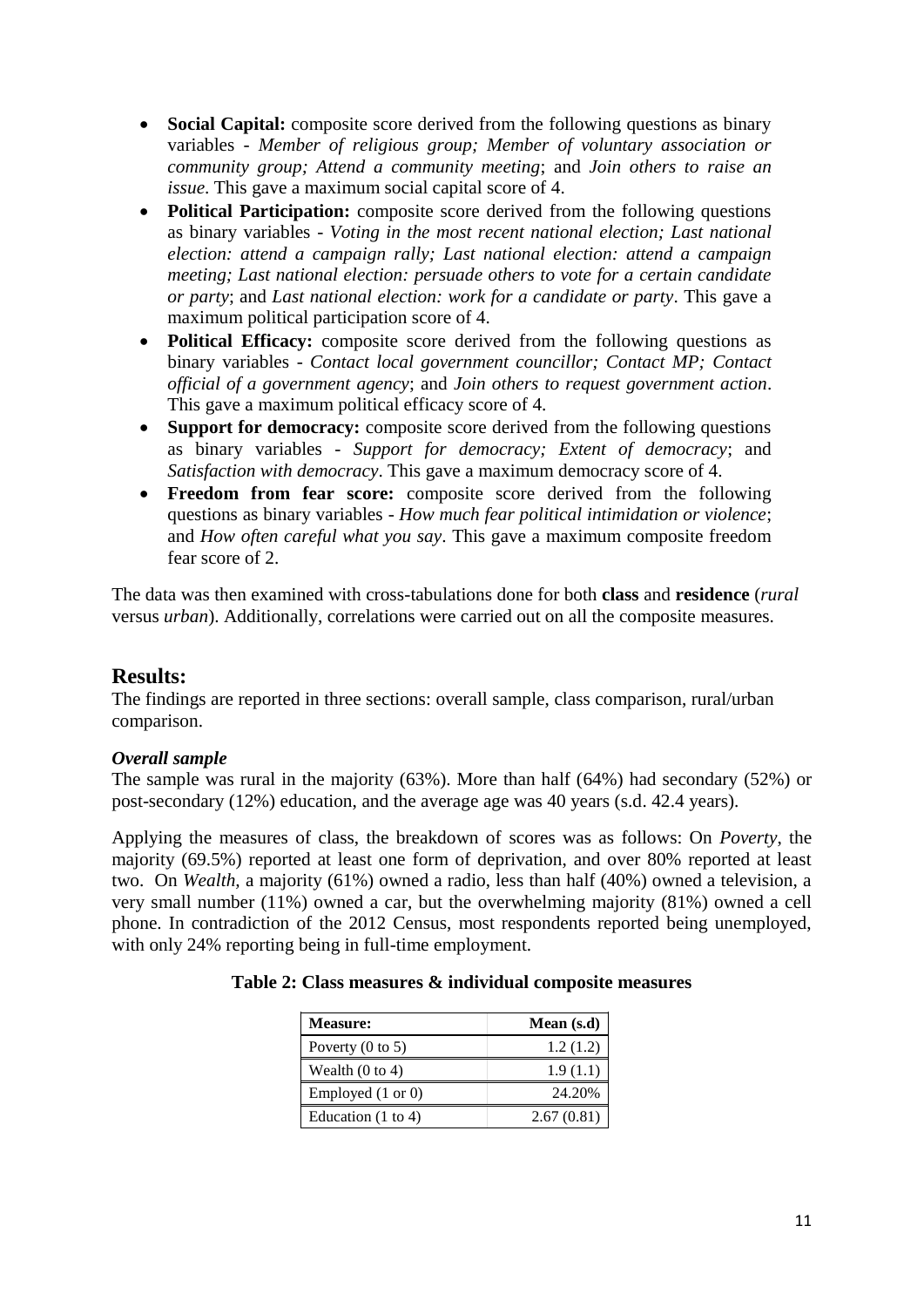When the overall class score was calculated, the mean score was only 3.6, and, on the rule of thumb for estimating the size of the middle class group, this was 21% only.

The measures of participation were also interesting. Social capital, political participation and political efficacy all had low mean scores on the indices. On *Social Capital*, nearly half (49%) reported being a member of a religious group. However, only about a third reported attending a community meeting (39%), and a very few (13%) belong to a voluntary association or community group, or join others to raise an issue (18%). And, when it came to direct engagement with political matters, hardly anyone reported actions that could be described as *Political efficacy* (Table 3).

| Variable:                                | $\%$ |
|------------------------------------------|------|
| Contact local government councillor      | 14.8 |
| <b>Contact MP</b>                        | 5.5  |
| Contact official of a government agency  | 3.5  |
| Join others to request government action |      |

Whilst there was support for *Democracy*, with nearly two-thirds (69%) being in favour of democracy, there was also expressed dissatisfaction with the extent of democracy in Zimbabwe, with only (35%) being content, and only 33% being satisfied with the democracy currently available in Zimbabwe. *Political participation* was extremely low, largely restricted to voting in elections, and becoming increasingly more uncommon as the possibility of more direct involvement in elections increased, as seen in Table 4.

| Variable                              | $\frac{0}{0}$ |  |
|---------------------------------------|---------------|--|
| Voting in the most recent national    |               |  |
| election                              | 69.6          |  |
| Attend a campaign rally               | 44.6          |  |
| Attend a campaign meeting             | 21.6          |  |
| Persuade others to vote for a certain |               |  |
| candidate or party                    | 12.8          |  |
| Work for a candidate or party         |               |  |

**Table 4: Forms of Political participation**

Support for democracy is low overall, with most being dissatisfied with Zimbabwean democracy, although seeing democracy as the best form of governance for Zimbabwe.

| Table 5: Support for Democracy |               |  |  |
|--------------------------------|---------------|--|--|
| <b>Variable</b>                | $\frac{0}{0}$ |  |  |
| Support for democracy          | 69 °          |  |  |
| Extent of democracy            | 34.5          |  |  |
| Satisfaction with democracy    |               |  |  |

## $T_{\rm L}$   $T_{\rm L}$   $T_{\rm L}$   $\alpha$

Fear around politics is a pervasive issue in Zimbabwe, with 83% of women stating that they are always careful what they say in public, and a large number (44%) stating that they fear political intimidation or violence. Finally, it is worth noting that, while the majority reported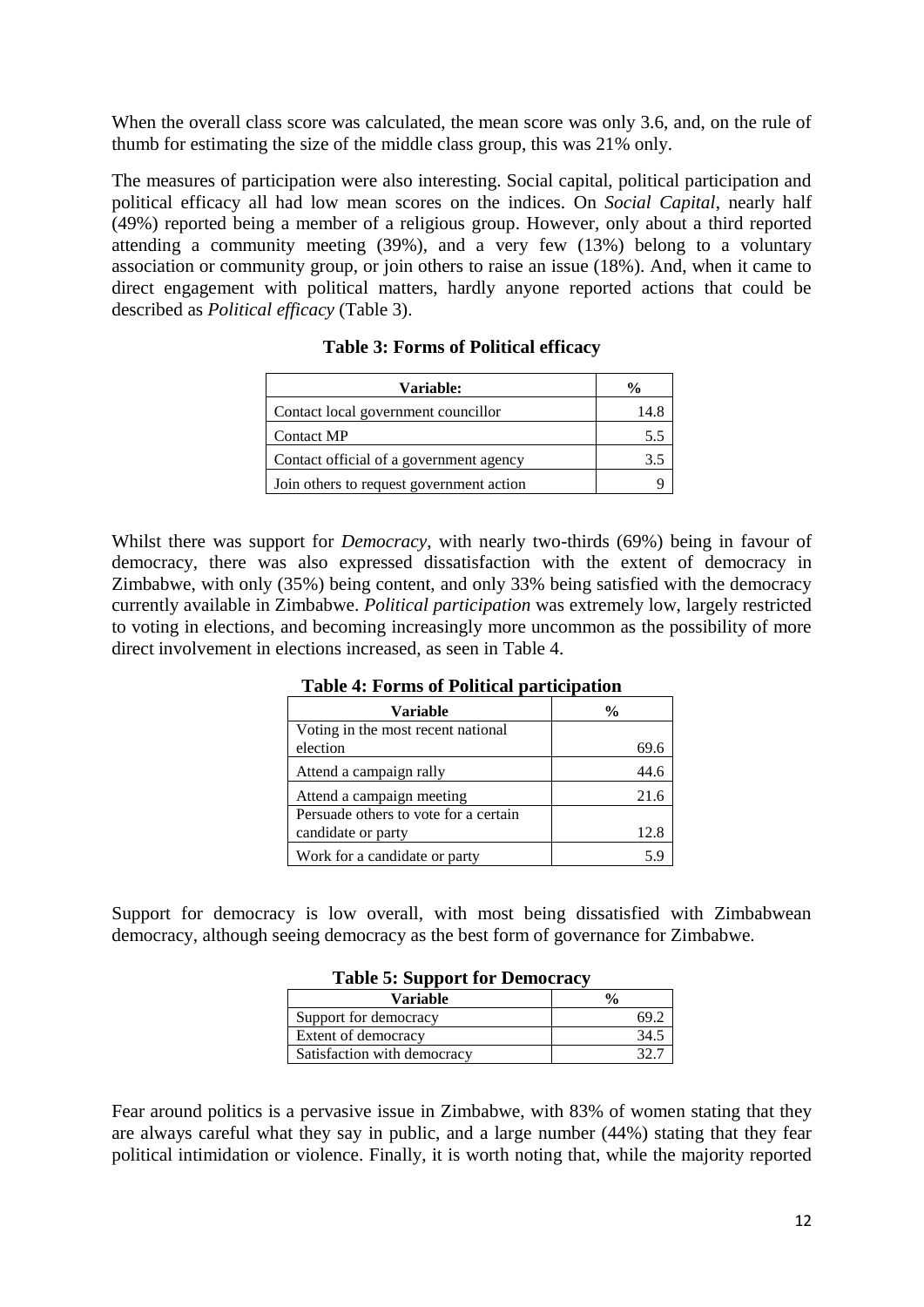being close to a political party, either MDC-T (18%) or ZANU PF (45%), a quarter (26%) refused to answer the question.

Correlations between the measures of participation were then carried out in order to determine their suitability. As can be seen from Table 6, the measures, with the exception of *social capital* and *political efficacy*, and *support for democracy* and *fear*, show mostly negative associations between them. This suggests that the measures are largely describing independent variables.

|                                | <b>Political</b>     | <b>Political</b> | <b>Support for</b> |           |
|--------------------------------|----------------------|------------------|--------------------|-----------|
|                                | <b>Participation</b> | <b>Efficacy</b>  | <b>Democracy</b>   | Fear      |
| Social capital                 | $0.208**$            | $-0.027$         | 0.021              | $-0.053$  |
| <b>Political Participation</b> |                      | $-0.012$         | 0.032              | $-0.044$  |
| <b>Political Efficacy</b>      |                      |                  | $-0.010$           | $-0.021$  |
| <b>Support for democracy</b>   |                      |                  |                    | $0.165**$ |

**Table 6: Correlations between measures of participation.**

Some of the associations require exploration. For example, the support for democracy *support for democracy, extent of democracy,* and *satisfaction with democracy,* all scored as positive responses – significantly correlate with *fear* - *how much fear political intimidation or violence* and *how often careful what you say* – scored as a positive response to the question. Those that state that they are neither concerned about what they say in public, or are worried about political intimidation or violence, are much more likely to support democracy. Again, the association between *social capital* and *political efficacy*, although significant, in reality means that very few belong to any group other than a church group and very few ever contact an official or undertake any communal action. Furthermore, *political participation*, as seen above (Table 4), diminishes the more active the role that a citizen must take, and has negative associations with all other forms of participatory behaviour. Women vote, but do little else it seems.

Since this study is concerned with understanding middle-class women, the assumptions made about class were also tested for the whole sample. The assumption was that *wealth, employment* and *education* would be positively related, and *poverty* would be subtractive. Poverty was negatively correlated with the overall class score, as well as with wealth, employment and education. All the other measures were strongly correlated with each other and with the overall class score. This suggests that the constructed class score would perform well as a measure of class.

| $150$ <i>m</i> cc. Throbarometer Roma $\pm$ |          |                   |                  |                    |
|---------------------------------------------|----------|-------------------|------------------|--------------------|
|                                             | Wealth   | <b>Employment</b> | <b>Education</b> | <b>Class score</b> |
| <b>Poverty</b>                              | $-0.024$ | $-0.039$          | 0.033            | $-0.52^{*6}$       |
| Wealth                                      |          | $0.31*$           | $0.46*$          | $0.76*$            |
| <b>Employment</b>                           |          |                   | $0.23*$          | $0.43*$            |
| <b>Education</b>                            |          |                   |                  | $0.64*$            |

**Table 7: Correlations between measures of class.** *[Source: Afrobarometer Round 4]*

<sup>1</sup> 6 **\****p=0.0001*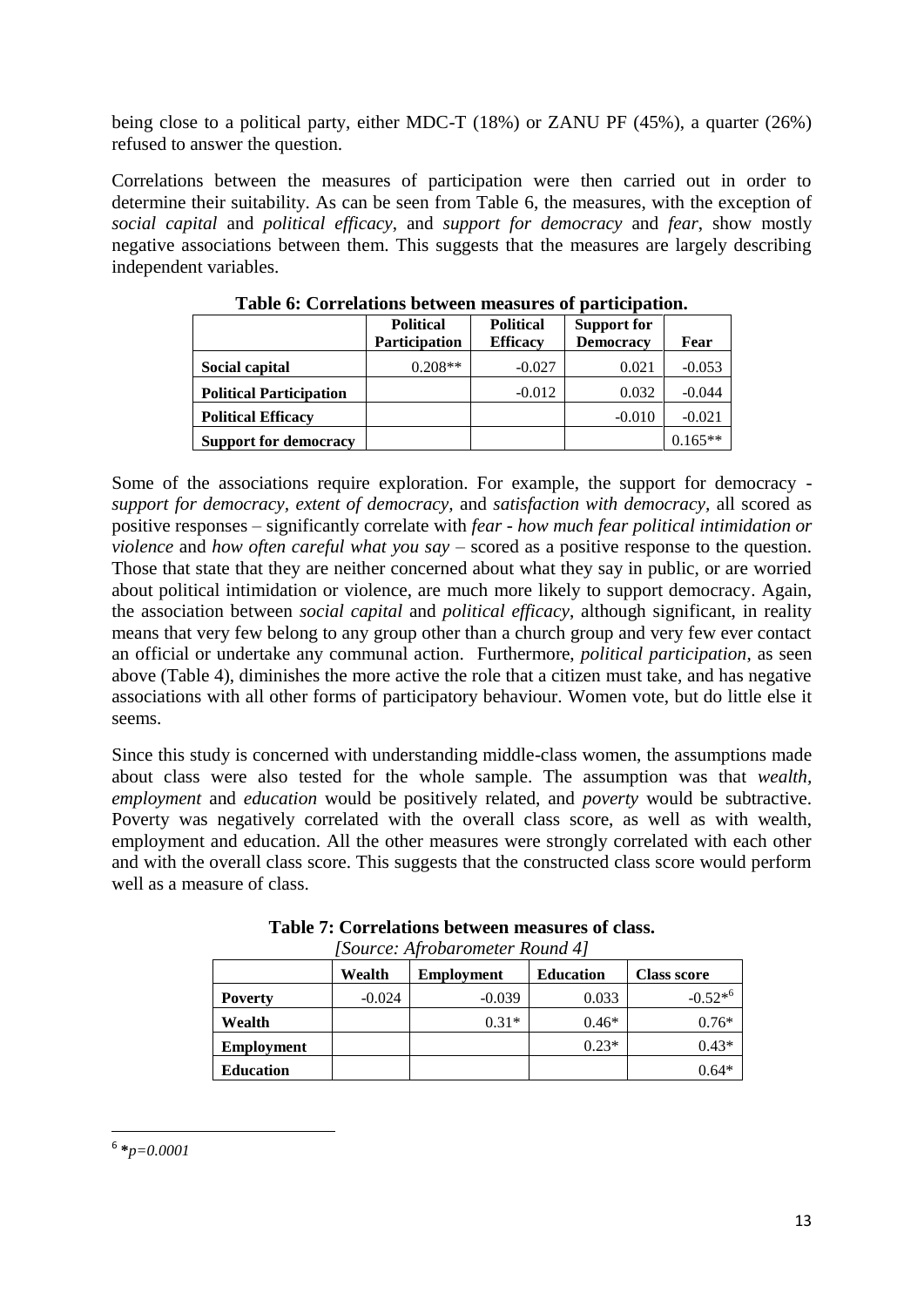With the confidence that the class measure was satisfactory, the sample of women (n=1200) was then disaggregated according to class. The mean class score was 3.6, with a standard deviation of 2.2. Hence, the middle class was defined as all those women with scores of 6 and above, and the remaining respondents were termed *Poor*, since the more conventional terms, *working class*, seemed hardly appropriate with the vast numbers in informal employment only. These groups were then examined against the composite measures described above, and a further comparison was done on the basis of residence (rural versus urban), since this has always been an important distinction in most social research.

#### <span id="page-13-0"></span>*Class comparison*

Demographically, there were no differences between the two groups in either age or residence (rural or urban).<sup>7</sup>

At the outset, is evident that class, as defined here, does not appear to be a significant factor in determining participation or not. There were no discernable differences between the two groups on the variables measuring *Social Capital*. In both groups, the respondents were members of a religious group, slightly more amongst the *Poor* group, but otherwise few in either group were members of a voluntary association or community group, or would join others to raise an issue.

This trend of little difference between the two groups was seen again for *Political Efficacy*, with voting being the most frequent exercised form of agency, and thereafter the same linear decline away from more active engagement in politics.

|                                                               | <b>Middle</b> |      |
|---------------------------------------------------------------|---------------|------|
|                                                               | class         | Poor |
| Voting in the most recent national election                   | 65%           | 70%  |
| Last national election: attend a campaign rally               | 42%           | 45%  |
| Last national election: attend a campaign meeting             | 21%           | 22%  |
| Last national election: persuade others to vote for a certain |               |      |
| candidate or party                                            | 14%           | 12%  |
| Last national election: work for a candidate or party         | 7%            | 5.6% |

#### **Table 8: Political Efficacy**

The pattern was repeated for *Political Participation* (Table 9)*.* Very few in either group contacted an official or engaged in collective action.

|                                     | <b>Middle</b><br>class | Poor |
|-------------------------------------|------------------------|------|
| Contact local government councillor | 17%                    | 14%  |
| Contact MP                          | 4%                     | 6%   |
| Contact official of a government    |                        |      |
| agency                              | 5%                     | 3%   |
| Join others to request government   |                        |      |
| action                              | 10%                    |      |

**Table 9: Political Participation**

The pattern was repeated for *Support for Democracy*, *Fear* and *Support for a Political Party*, As regards *Support for Democracy*, most Zimbabwean women, irrespective of class, see this as the most appropriate style of governance for the country, but few think Zimbabwe is very

**<sup>.</sup>** <sup>7</sup> **Age:** Poor (40.6 years; s.dev 46.8); Middle-class (37.5 years; s.dev 15.9). **Residence:** Poor (rural, 37.2%); Middle-class (rural, 35.1%).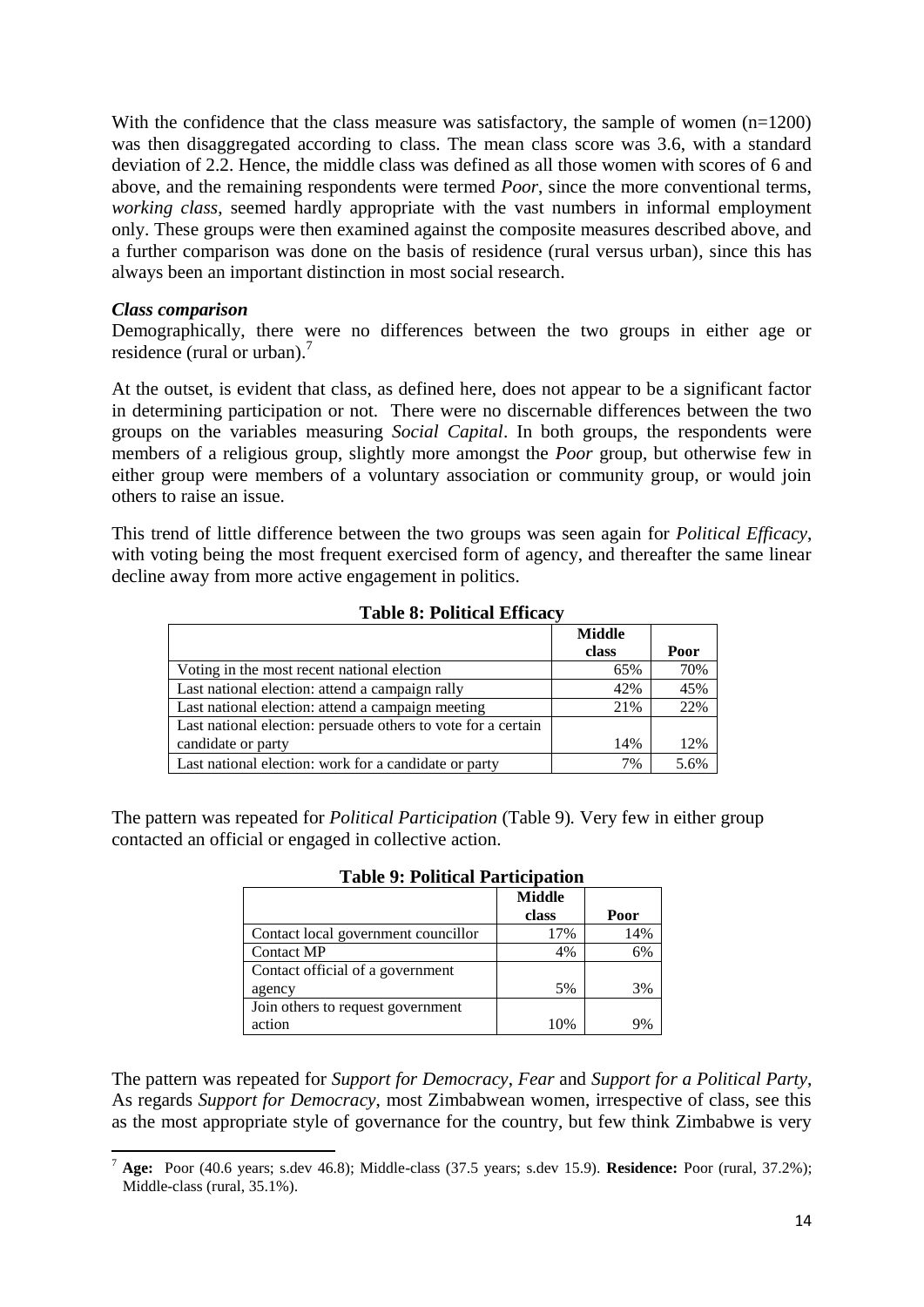democratic nor are satisfied with democracy as evidenced in Zimbabwe. Substantial numbers  $(\pm 40\%)$  in both groups fear political intimidation or violence, and the vast majority (80%) are careful what they say in public. Twice as many in both groups say they support ZANU PF than MDC-T, but a quarter in both groups refused to say whether they supported a party or not.

Thus the point seems clear: class, at least as we have defined this, is not a factor in determining the participation of Zimbabwean women in socio-political life. And if class is not a factor, then is the more frequently raised criterion of residence – rural as opposed to urban – more applicable in understanding women"s participation?

#### <span id="page-14-0"></span>*Residence: rural versus urban*

The overall sample was split 60/40 in favour of rural women, as might be expected from the census. As was found for the class comparison, there were no differences in the measures of *Social Capital* between the two groups.

|                                    | Urban | <b>Rural</b> |
|------------------------------------|-------|--------------|
| Member of religious group          | 51%   | 48%          |
| Member of voluntary association or |       |              |
| community group                    | 13%   | 13%          |
| Attend a community meeting         | 42%   | 38%          |
| Join others to raise an issue      | 16%   | 18%          |

**Table 10: Social Capital; rural versus urban**

However, there was a significant difference in the frequency of women voting with this being more frequent for urban women, but otherwise there were no differences in *Political Participation* between the two groups.

| Tunic III I chwedi I al menduchi I alah Telogo Glouc |        |              |  |
|------------------------------------------------------|--------|--------------|--|
|                                                      | Urban  | <b>Rural</b> |  |
| Voting in the most recent national election          | $73%*$ | 68%          |  |
| Last national election: attend a campaign rally      | 45%    | 44%          |  |
| Last national election: attend a campaign meeting    | 20%    | 23%          |  |
| Last national election: persuade others to vote for  |        |              |  |
| a certain candidate or party                         | 14%    | 13%          |  |
| Last national election: work for a candidate or      |        |              |  |
| party                                                | 7%     |              |  |

**Table 11: Political Participation, rural versus urban**

As was the case the for the class comparison, no differences were found between rural and urban women for either *Political Efficacy, Support for Democracy* or *Fear*. As regards political affiliation, rural women were significantly more likely to support ZANU PF than urban women, but were no different in the probability that they did not vote or refused to say which party they supported.

Thus, as with class, residence does not distinguish different groups of women, and this suggests that women as a whole are rather homogenous. This seems improbable on face value, and the data was re-examined, this time looking at a factor that should be directly related to political participation in its various aspects, *Support for Democracy.*

#### *Support for Democracy*

There is a small issue to raise here at the outset. The democracy score has a maximum of 3, derived from the three questions - *Support for democracy, Extent of democracy* and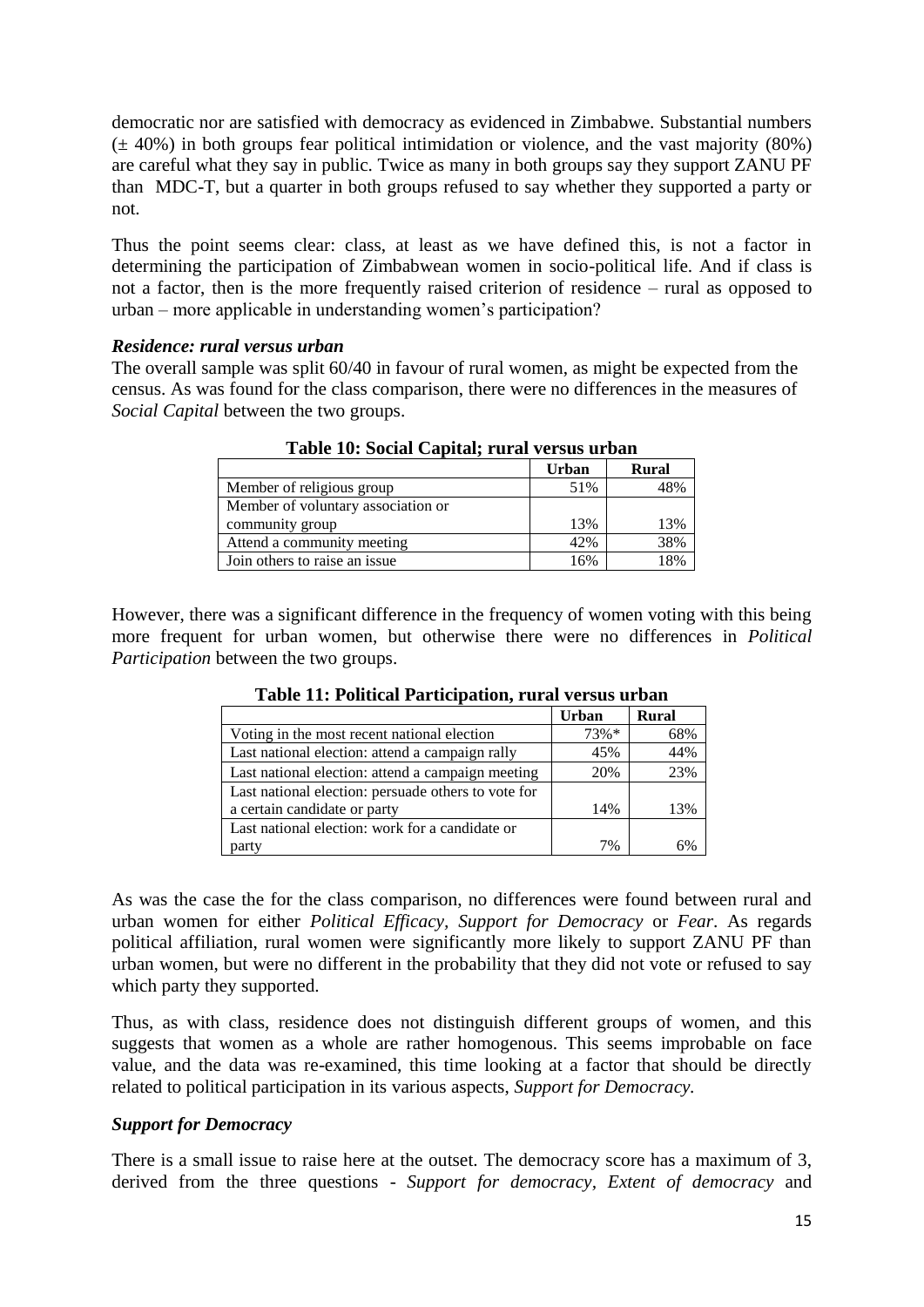*Satisfaction with democracy*. The maximum score assumes that a respondent favours democracy, sees Zimbabwe as democratic, and is satisfied with Zimbabwe"s form of democracy. However, a respondent can be strongly in favour of democracy, but also be dissatisfied with Zimbabwe both its extent and form, and, in reality, few persons, either within or without Zimbabwe, would claim that Zimbabwe under the present government is democratic. So, does this mean that a supporter of democracy should have a low or a high score on the constructed score?

Two comparisons were made to deal with this potential problem. The first was to do the comparison solely on the item relating to a preference for democracy – *democracy is*  preferable to any other kind of government<sup>8</sup> and a positive response to this question. Then a comparison was made using the overall democracy score, with a nil score, "0", being taken as no support for democracy, and any score between 1 and 3 taken as support. The two approaches produced virtually identical results, and hence the comparison reported below is based on the second method.

|                                    | <b>Support for</b><br>democracy<br>$[n=903]$ | N <sub>0</sub><br>support for<br>democracy<br>$[n=249]$ |
|------------------------------------|----------------------------------------------|---------------------------------------------------------|
| Member of religious group          | 49%                                          | 48%                                                     |
| Member of voluntary association or |                                              |                                                         |
| community group                    | $14\%*$                                      | 9%                                                      |
| Attend a community meeting         | $42\%$ **                                    | 32%                                                     |
| Join others to raise an issue.     | $19%$ *                                      | 13%                                                     |
|                                    |                                              |                                                         |

**Table 12: Social Capital, support for democracy**

Those that support democracy are significantly more likely to be creating social capital, but, of course, the association could be operating in the opposite direction: people active in creating social capital are more likely to support democracy.

|                                             |                    | N <sub>0</sub> |
|---------------------------------------------|--------------------|----------------|
|                                             | <b>Support for</b> | support for    |
|                                             | democracy          | democracy      |
| Voting in the most recent national election | $74\%**$           | 55%            |
| Last national election: attend a campaign   |                    |                |
| rally                                       | $47\%*$            | 38%            |
| Last national election: attend a campaign   |                    |                |
| meeting                                     | 24%**              | 14%            |
| Last national election: persuade others to  |                    |                |
| vote for a certain candidate or party       | $16\%$ **          | 4%             |
| Last national election: work for a          |                    |                |
| candidate or party                          | $7%$ **            | 1%             |
| 10                                          |                    |                |

**Table 13: Political participation, support for democracy**

1

<sup>&</sup>lt;sup>8</sup> Which of these three statements is closest to your own opinion? Statement 1: Democracy is preferable to any other kind of government, Statement 2: In some circumstances, a non-democratic government can be preferable; Statement 3: For someone like me, it doesn't matter what kind of government we have.<br><sup>9</sup> \* p=0.05; \*\* p=0.001

 $10 * p=0.05$ ; \*\*  $p=0.001$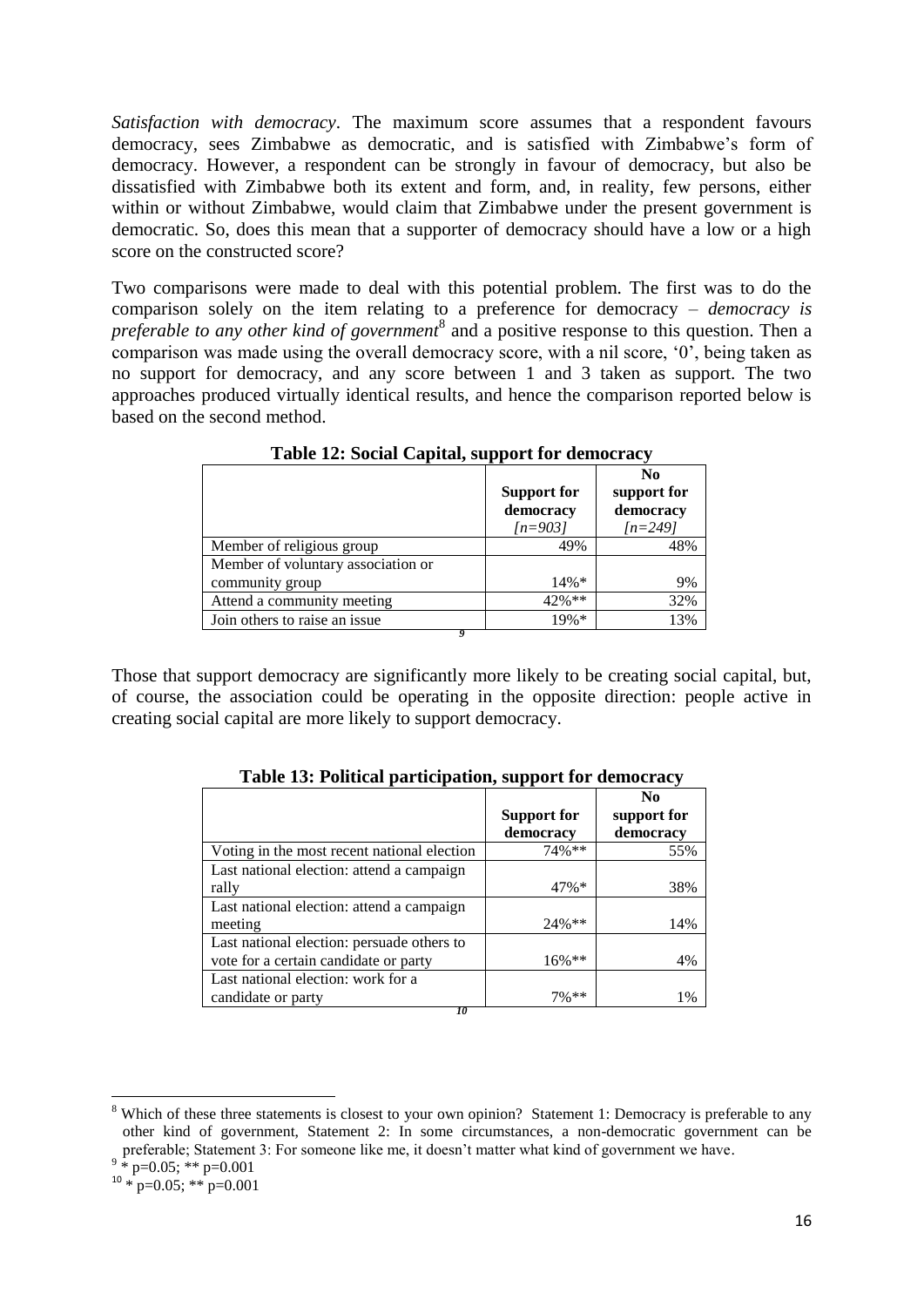Unsurprisingly, perhaps, there were significant differences in the two groups in *political participation*. Whilst the same general trend, of decreased participation for more active forms of political activity, those that support democracy were significantly more likely to report participation on all the questions comprising the index.

There were no differences between the two groups in either Political Efficacy or Fear, as seen below in Table 14.

|                                          | <b>Strong</b><br>support for<br>democracy | No support<br>for<br>democracy |
|------------------------------------------|-------------------------------------------|--------------------------------|
| <b>Political efficacy:</b>               |                                           |                                |
| Contact local government councillor      | 14%                                       | 15%                            |
| <b>Contact MP</b>                        | 6%                                        | 4%                             |
| Contact official of a government agency  | 3%                                        | 3%                             |
| Join others to request government action | 9%                                        | 8%                             |
| Fear:                                    |                                           |                                |
| How much fear political intimidation or  |                                           |                                |
| violence                                 | 44%                                       | 41%                            |
| How often careful what you say           | 84%                                       | 82%                            |

**Table 14: Political Efficacy & Fear, support for democracy**

Interestingly, when political party affiliation is compared between the two groups, those expressing support for MDC-T are drawn from the *No Support for Democracy* group, and *Support for Democracy* is associated with support for ZANU PF (Table 15 over). This is rather unexpected in the light of all the rhetoric about ZANU PF and its authoritarian, antidemocratic nature.

This is perhaps unsurprising in respect of young middle-class women who express deep dissatisfaction with current political leadership according to a very recent report (RAU. 2016). Using age as an independent variable, supports this view, and some small differences emerge between older and younger women (Table 16 over).

|                   | <b>Support for</b><br>democracy | No support<br>for<br>democracy |  |
|-------------------|---------------------------------|--------------------------------|--|
| MDC-T             | 17%                             | 22%*                           |  |
| <b>ZANUPF</b>     | 48%*                            | 37%                            |  |
| Other             | 1%                              | 2%                             |  |
| Not vote          | 5%                              | 6%                             |  |
| Refused to answer | 25%                             | 28%                            |  |
| Don't know        | 4%                              | 4%                             |  |
|                   |                                 |                                |  |

#### **Table 15: Political party affiliation, support for democracy**

As seen in Table 16, young women are more likely to refuse to disclose their political affiliation and to be "middle-class", and support for ZANU PF is more likely to come from older women. The refusal to state one"s political affiliation must, however, be seen in the

**<sup>.</sup>**  $11 * p=0.001$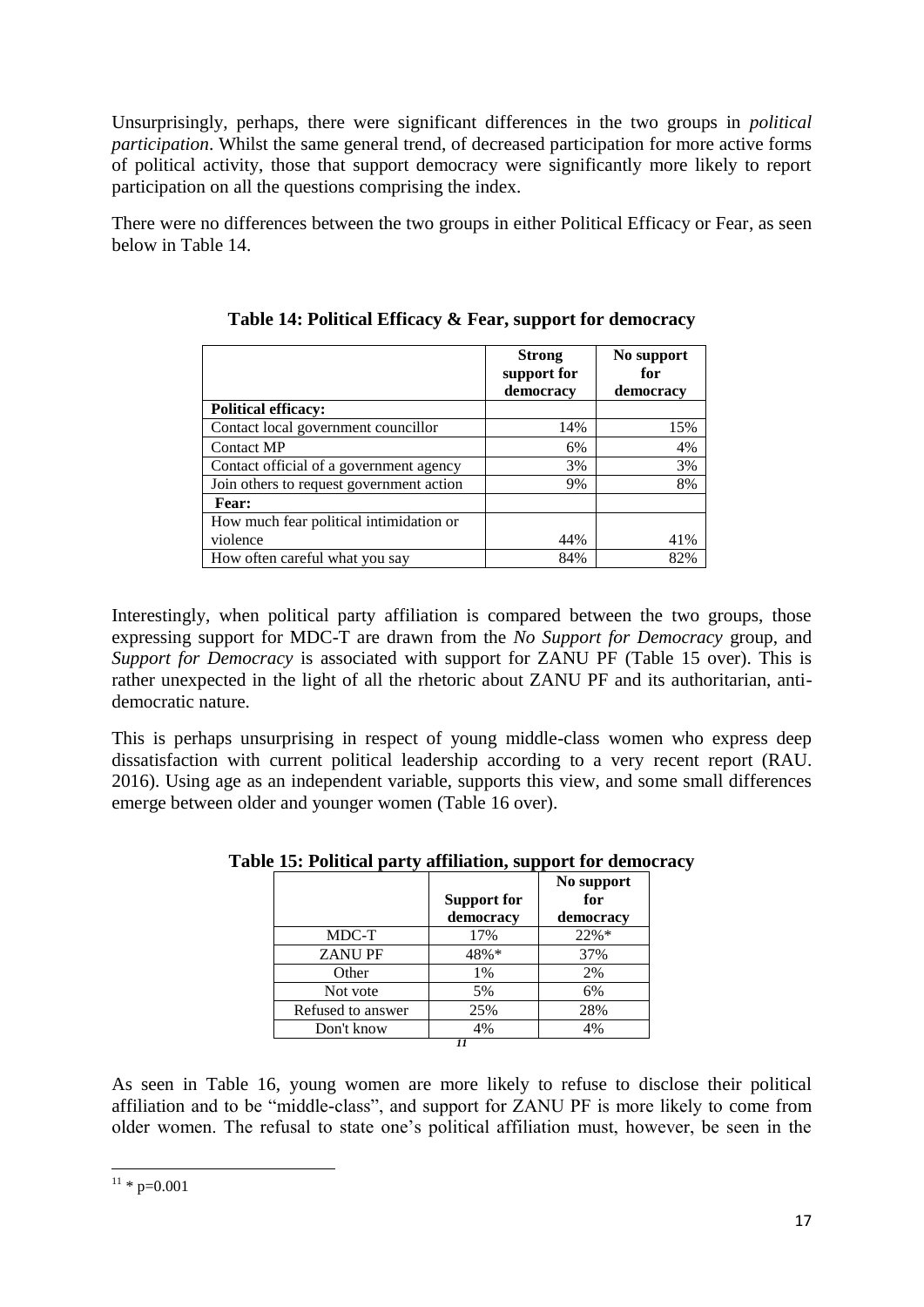context of Zimbabwean politics and the views about the fear that participation in politics brings.

| Over $35$ | Under 35      |
|-----------|---------------|
|           |               |
| $14.6*$   | 10.8          |
| $50.7*$   | 40.3          |
| 22.3      | $28.2*$       |
| 3.5(2.3)  | $3.8(2.2)$ ** |
|           |               |

**Table 16: Differences due to Age, Over 35 versus Under 35**

A previous analysis of voting intentions in 2012, ahead of the 2013 elections, demonstrated that, due the fear of intimidation and political violence, nearly a quarter of respondents would not disclose their political affiliation. (Bratton & Masunungure. 2012) When variables implicating fear were factored in, the apparent increase in support for ZANU PF disappeared, leaving the parties level pegging. This, of course, seemed a wholly inaccurate prediction when the results of the 2013 elections came out, but careful analysis of this election through the medium of a survey carried out in early 2013 showed that the result was most probably the consequence of electoral manipulation (Bratton et al. 2016).

Thus, assuming that similar processes are operating in 2014, then it is probable that the real gap in support between ZANU PF and MDC-T is much closer than that reported above, but we did not undertake any formal analysis to confirm this. This does, however, mean some caution must be exercised in interpreting political party affiliation.

# <span id="page-17-0"></span>**Conclusions**

The previous analysis of political agency in Zimbabwe suggested that there was differentiation in the populace, with markedly polarised views evident in the supporters of ZANU PF and MDC-T, a group of "disconnected democrats", who seemed to be middleclass, and a group that seemed to show the characteristics of "active citizens" (RAU. 2015). This finding seems to refute the view that the middle-classes are the defenders of democracy, but it was evident that the group, defined as urban, educated and employed, cannot be assumed to represent a middle-class group except by inference, and hence this was examined directly by more specifically constructing a measure of class in order to test directly the finding that "disconnected democrats" were a middle-class group.

In examining the views of middle-class women on participation, this preliminary study was guided by several hypotheses derived from the literature, but it also provided a view of women generally, at least their views in 2014. *Social Capital* was largely confined to belonging to a religious group, and *Political Participation* is mostly in the form of voting, which 70% said they did and this diminished in frequency the more active such participation could be: voting is safe, but working for a candidate is riskier, and only 6% said that did this. Very few demonstrated any form of *Political Efficacy* in contacting any kind of official, and, in common with all previous Afrobarometer surveys, women are fearful of expressing views in public, with significant numbers (44%) concerned about political intimidation or violence. Zimbabwean women can justifiably be described as "risk averse" in respect of socio-political activity.

**<sup>.</sup>**  $12 * p=0.001$ ; \*\*p=0.05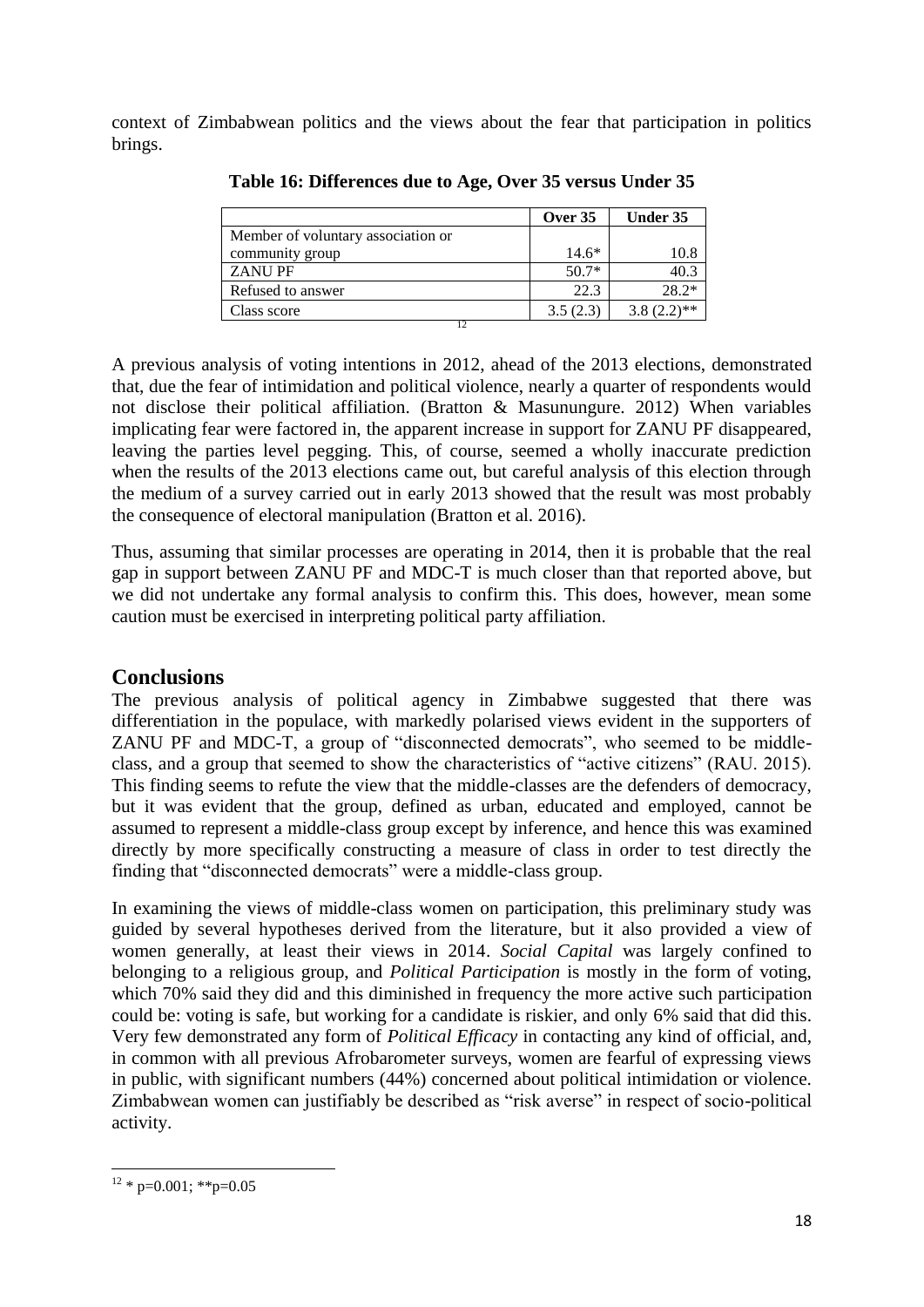The measures of social class and participation seemed satisfactory. Following Cheeseman, the variables suggesting middle-class identity – *wealth*, *education* and *employment* – were all positively correlated, and negatively correlated with poverty (Table 8). Using a simple rule of thumb, this gave a middle-class group of about 21% of the sample. Whilst the one feature of the "disconnected democrats" was their urban residence, this was assumed to be independent of class, since respondents conforming to the description could obviously live in either rural or urban areas. For example, a teacher with an undergraduate degree could be working in a rural mission school, and own a car, a TV, a radio and a cell phone. Effectively, middle-class respondents might be distributed through all of the four groups in the RAU (2015) study.

The measures of participation – *social capital*, *political participation*, *political efficacy* and *fear* – were mostly independent of each other (Table 7), but some associations were obvious: having low levels of fear meant being more likely to support democracy, and being willing to participate in open political activity meant that women are more likely to belong to social groups other than churches, to attend community meetings or join other to raise an issue. But it is not clear why *political efficacy* should be independent of the other variables on participation, except that contacting officials may be seen as an individual action, hence more threatening than collective action.

In order to provide some direction to the study two hypotheses were advanced about class.

- Middle-class women will be more likely to support democracy and opposition political parties;
- Middle-class women will be more likely to show higher frequencies of social capital, political participation, and political efficacy.

Firstly, it was hypothesised that middle-class women would be a distinct group, and distinguishable from other groups in their support for democracy and opposition political parties as was found in Kenya (Cheeseman. 2015).

This was not the case: disaggregating the data using the measure of class showed no differences between the groups in support for democracy. Neither were there any differences when residence – rural or urban - was used as the independent variable. Women support democracy irrespective of class or residence, and the only difference found in both contrasts was that urban women show a greater frequency for voting in the last election, presumably because it is much safer for them to do so.

This can be understood in two ways. Firstly, that class, defined using education, wealth or employment, is not a variable of any utility in current Zimbabwe where the economy has reduced the majority population to serious poverty, but secondly, and importantly, sociopolitical participation and the defence of democracy is not the exclusive domain of the middle-class in Zimbabwe. All previous Afrobarometer surveys have shown Zimbabweans to be amongst the strongest advocates for democracy, and the suggestion from our findings is that this desire for democracy is not class-specific as Gay's thesis and Cheeseman's findings might suggest.

However, supporting democracy requires much more than mere voting, which most women do, and it was interesting that there were no differences in all the measures of participation, particularly as a previous study had suggested that a group of "active citizens" can be distinguished in the general polity, distinct from those that evince support for political parties. Here using *support for democracy* as the independent variable extended this previous finding. Those women that supported democracy were significantly more likely to create *Social*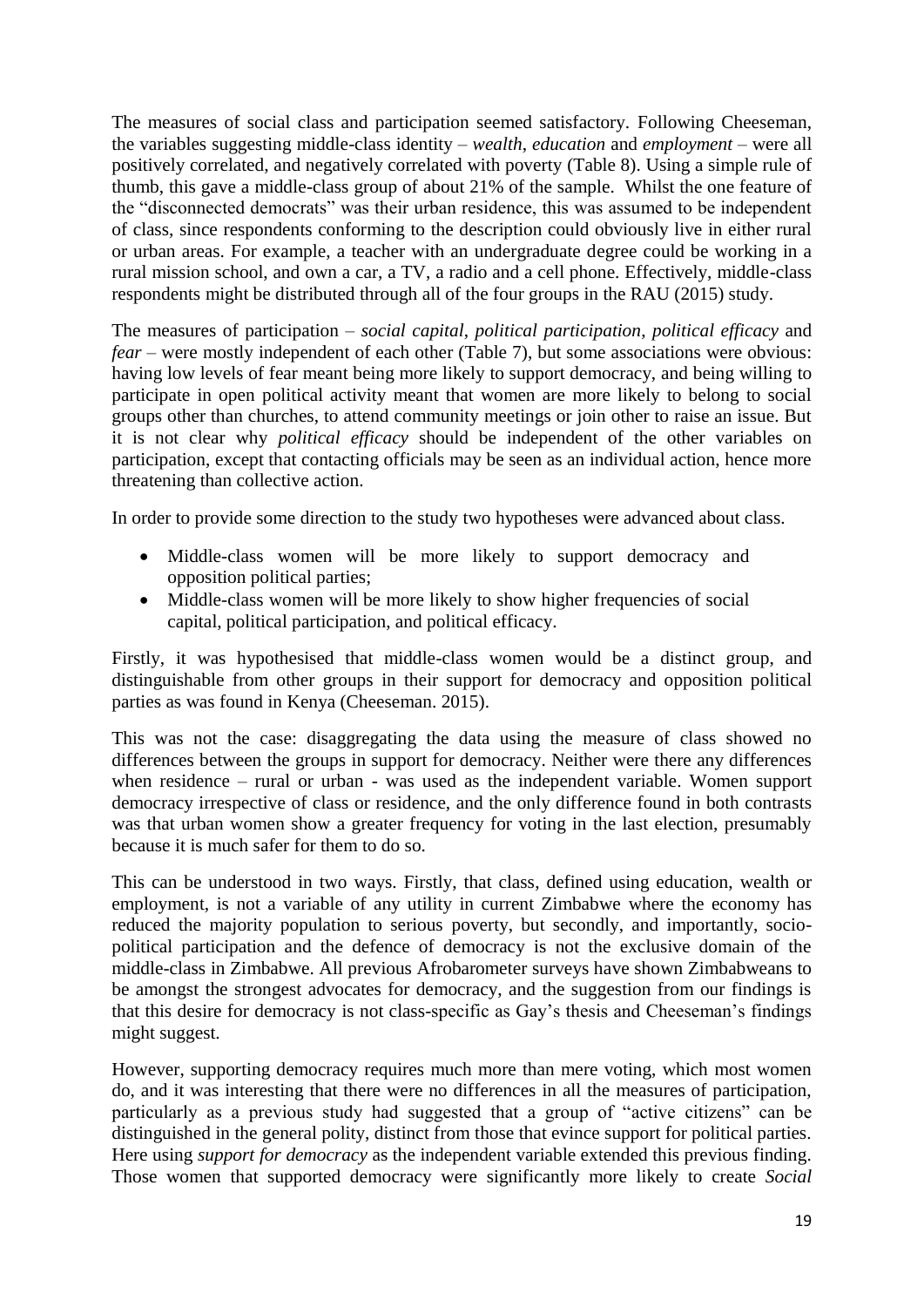*Capital*, by belonging to a community group, to attend community meetings, or to join others in raising an issue. They were also more likely to be active participants in political processes by attending rallies, canvassing for political parties, and even working openly for a candidate. Admittedly, the frequencies drop markedly the more that active and open political participation is required, and here the "fear" factor is relevant as there are serious risks in Zimbabwe for open support for opposition political parties.

However, "active citizens" are no more likely to engage officials than anyone else, and here it can be wondered why women would participate in politics but not in less risky social behaviour. Again this might be due to the fear factor, but may equally be the result of unresponsive and unaccountable officialdom in Zimbabwe. For example, there is endless reporting about corruption amongst state, paras-tatal and municipal officials, let alone the effect that the economic down-turn has had upon the morale and probable efficiency of officials. However, and bearing in mind that the data set used here derives from 2014, it is also worth pointing out that, in 2016, citizens do not appear so averse to complaining or joining protests, women included.

The final point is in relation to the comparison about attitudes to democracy, and the finding that those who women evince strong support for democracy are more likely to support ZANU PF than MDC-T. Analysed more closely this finding suggests that this is more likely to be the view of older women (over 35 years), but it is also the case that a high percentage of younger women express the same support. It is also the case that support for ZANU PF is more common in rural women, and the overall finding that older, rural women are more likely to support ZANU PF than the MDC-T is unremarkable. However, it is the high frequency of support for ZANU PF that must be interpreted with caution, given that 25% of women are unwilling to disclose their political affiliation: as was pointed out earlier, more careful analysis suggests that support for these two parties may be much closer than the crude statistic suggests.

In conclusion, does it matter that middle-class women are little different to other women in their support for democracy when the evidence suggests that any women who support democracy are more likely to be active citizens? John Gay suggested that there may be a virtuous cycle for the protection and enhancement of democracy, and, at base, this requires active citizens. Zimbabwean women that support democracy are more likely to show the characteristics that support this virtuous cycle and probably irrespective of their political affiliation. The often violent climate that exemplifies Zimbabwean politics must be a serious inhibitor of women's participation, but, if this can be eliminated, as it should be, then these results suggest that women"s participation in the socio-political life of Zimbabwe will be substantial.